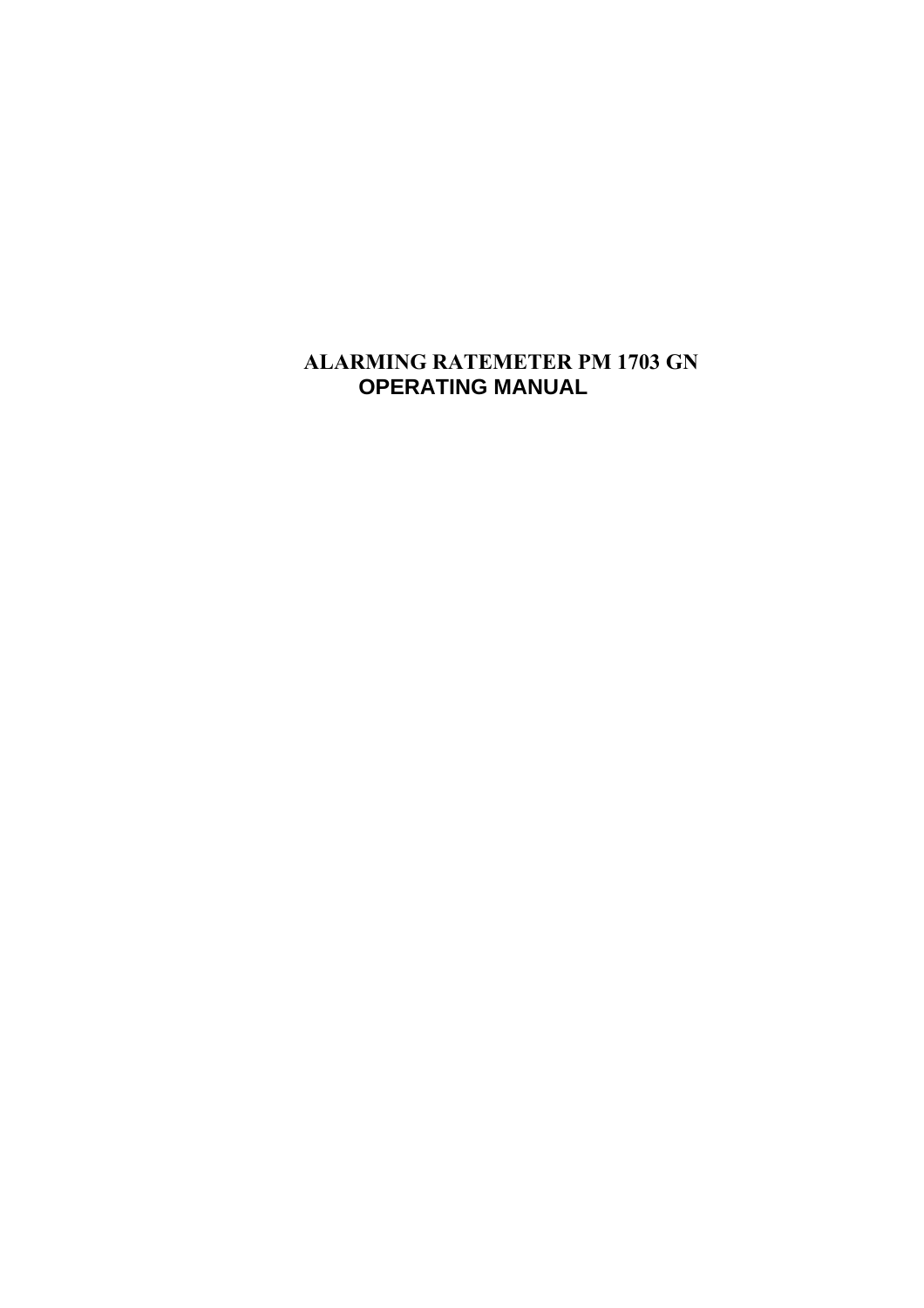| <b>CONTENTS</b> |
|-----------------|
|-----------------|

| <b>6 ADDITIONAL OPERATING INSTRUCTIONS TO</b> |  |
|-----------------------------------------------|--|
|                                               |  |
|                                               |  |
|                                               |  |
|                                               |  |
|                                               |  |
|                                               |  |
|                                               |  |
|                                               |  |
|                                               |  |
|                                               |  |

|--|--|--|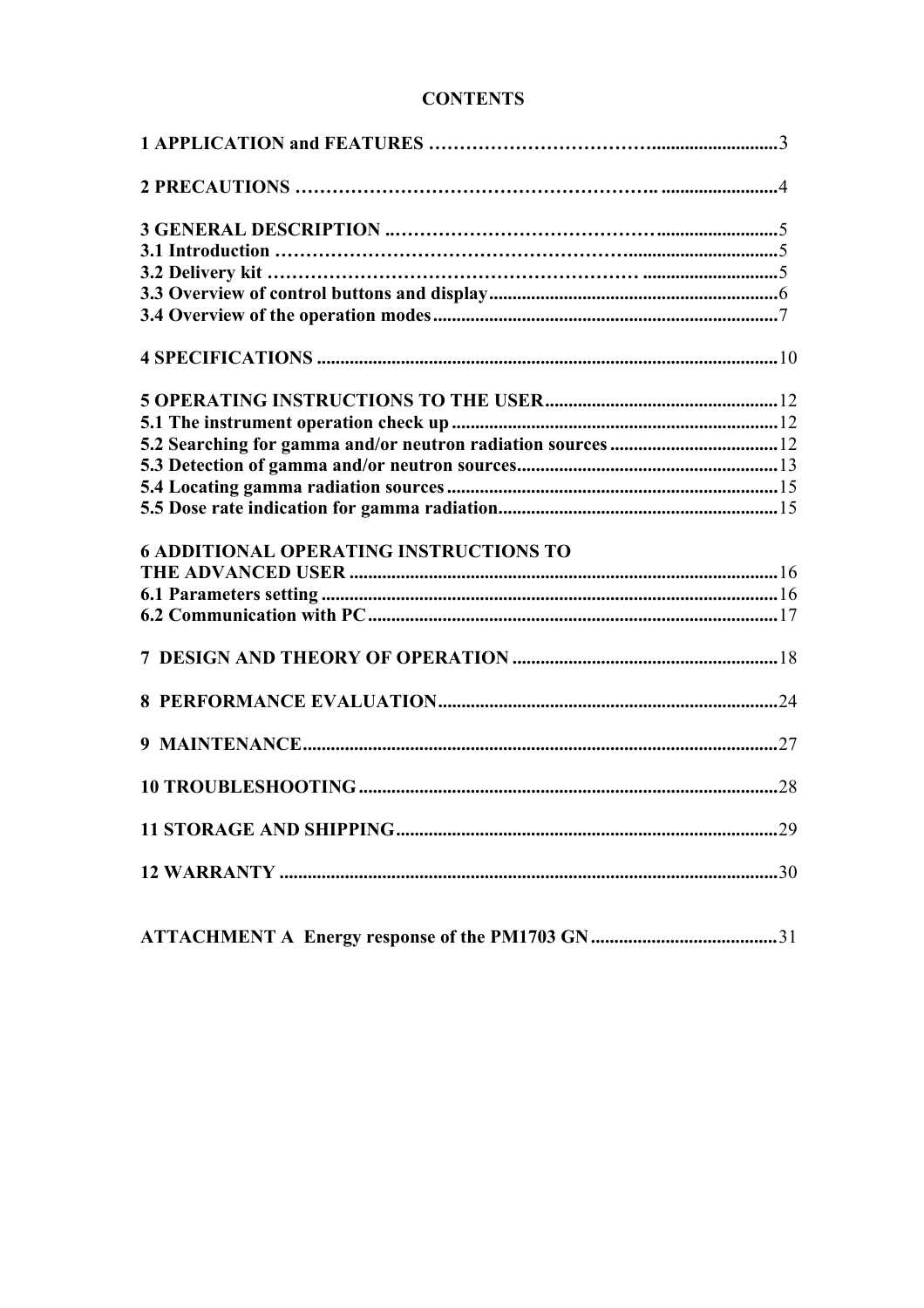### <span id="page-2-0"></span>**1 APPLICATION and FEATURES**

The alarming ratemeter PM 1703GN is designed to search, to detect and to locate gamma-emitting and neutron-emitting radioactive sources. It may be also used to measure Dose Equivalent Rate (hereinafter **DER**) of collimated <sup>137</sup>Cs gamma radiation.

*The main principle of ratemeter operation is based on comparison of pulses count rate received from outputs of gamma and neutron radiation detector blocks with the threshold value, calculated on the base of measuring the count rate of current gamma and neutron background and set coefficients n number of meansquare deviation of current neutron and gamma radiation background).* 

The ratemeter operation history is stored in its non-volatile memory and may be transferred to a personal computer (PC) through an infrared (IR) interface.

The instrument may be used both indoor and outdoor by various users whose professional duties involve detection and location of radiation sources.

- 
- 
- 
- $\triangle$ Reference to the background  $\triangle$  Light weight
- $\triangle$ New pager- type design  $\triangle$ Meets the ITRAP requirements
- ◆ Easy to use → Configuration via PC
- $\triangle$ Dose rate indication  $\triangle$ Shock-resistant plastic case
	-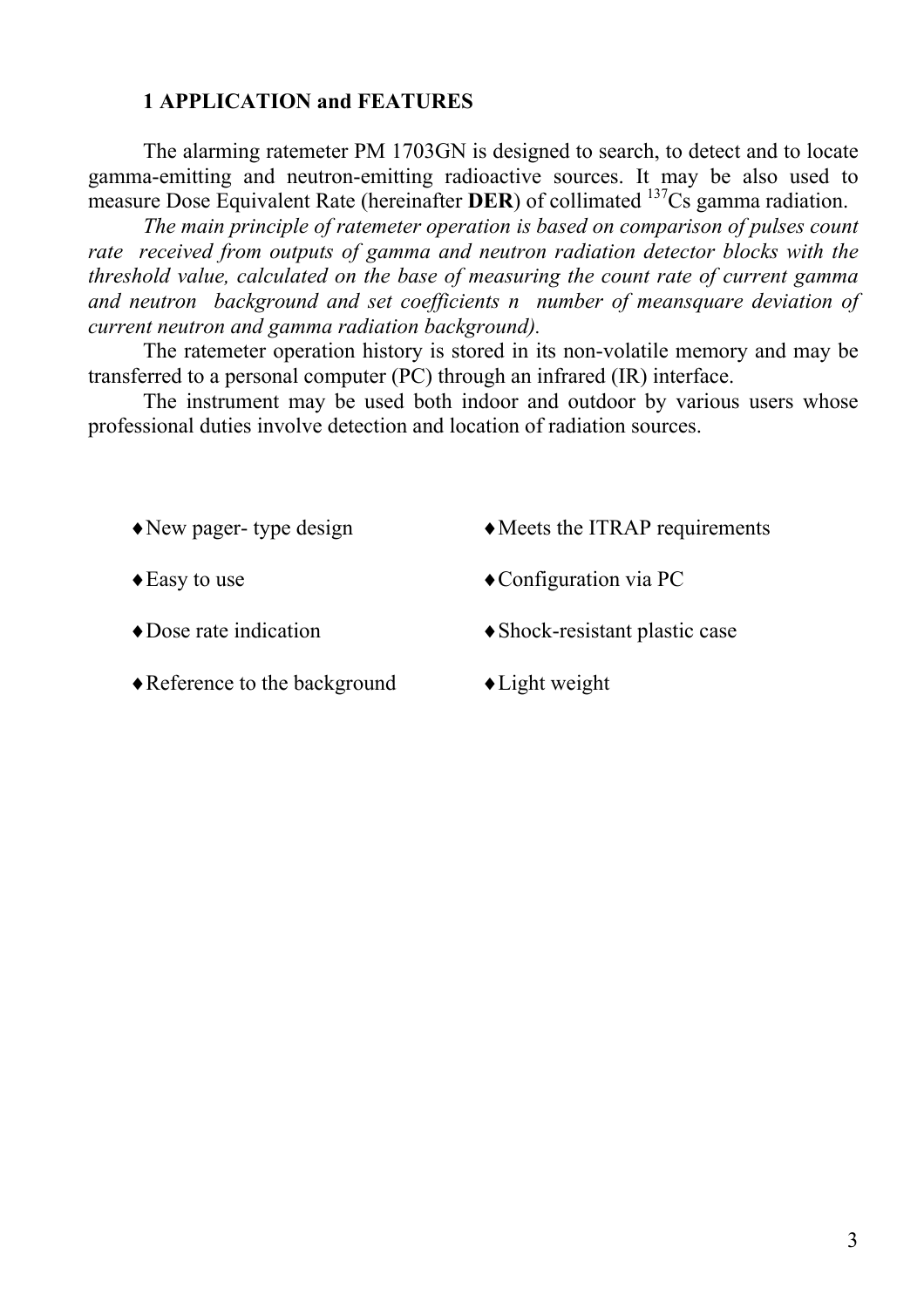#### <span id="page-3-0"></span>**2 PRECAUTIONS**

Before using this instrument, please read this operating manual carefully. Take special care to follow the safety instructions listed below.

The PM1703GN is water resistant, but care should be taken to avoid an immersion into water.

As any sensitive electronic instrument, the PM1703GN should not be subjected to severe mechanical shock.

Clean the PM1703GN with a soft, lightly wetted cloth. Do not use gasoline or any other strong chemicals.

Searching for radiation sources your site regulations for work with radioactive materials and other radiation sources, as well as the Standards of radiation safety should be followed.

*Some changes may be introduced in the instrument electrical scheme, construction, design and software that do not influence the specifications and, therefore, may be not specified in this manual*.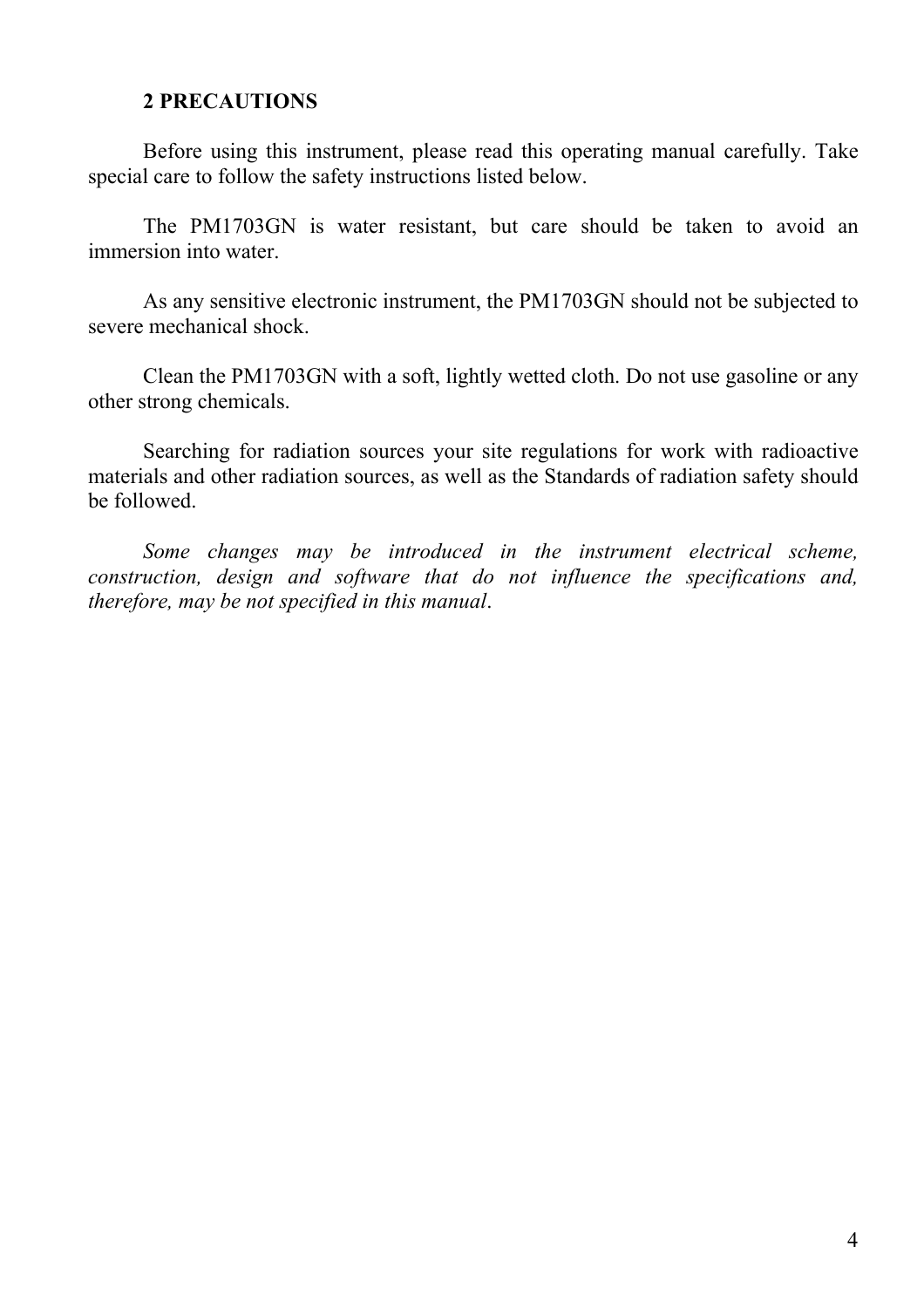## <span id="page-4-0"></span>**3 GENERAL DESCRIPTION**

## <span id="page-4-1"></span>**3.1 Introduction**

The PM1703GN is an easy-to-use instrument with two buttons only.

To operate with PM1703GN the user does not need to be an expert in nuclear physics or radiation protection. After been switched ON, the instrument works automatically and alarms when finds a radiation source (gamma or neutron emitting isotopes).

However, to make proper settings of the instrument parameters, to transmit data from the instrument memory to PC and, especially, to interpret the data obtained, the user should have some knowledge of radiation and a procedure of searching for radioactive sources.

Accordingly, the present manual has two sections: *"Operating instructions to the user"* and *"Additional operating instructions to the advanced user".*

### <span id="page-4-2"></span>**3.2 Delivery kit**

Standard kit of the PM1703GN corresponds to the table 3.1

| Item                            | Quantity |
|---------------------------------|----------|
|                                 |          |
| Alarming ratemeter PM 1703GN    |          |
| Battery PANASONIC POWER LINE AA |          |
| $(LR6)$ or similar              |          |
| CD with software                |          |
|                                 |          |
| Operating manual                |          |
| Package for shipping            |          |

Options available by order correspond to the table 3.2

| Table 3.2 - Options available by ordert |  |
|-----------------------------------------|--|
| IR adapter AST-IR220L or similar        |  |
| Carrying Case                           |  |

*Table 3.2 - Options available by ordert*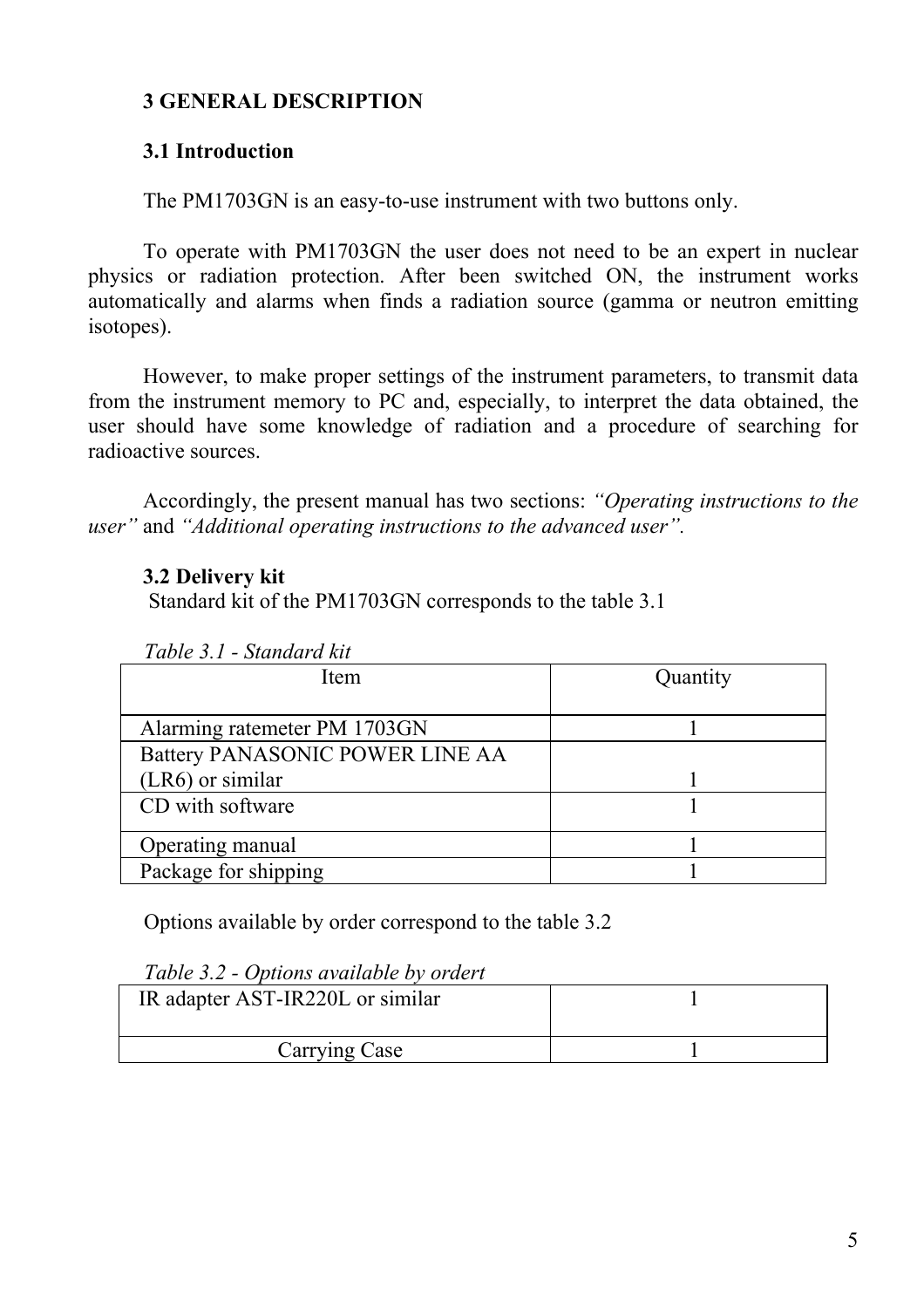# <span id="page-5-0"></span>**3.3 Overview of control buttons and display**

### **BUTTONS**

The PM1703GN has two control buttons – MODE (1) and LIGHT (2), that are located at the top panel of the instrument (see Fig. 1).

These buttons perform different functions depending on the mode used. In general, the button main functions are:

**1** - MODE button is used:

- to turn the instrument ON;

- to select the operation mode (*background updating mode; dose rate mode; set mode*);

**2** - LIGHT button is used:

- to turn the LCD backlight ON;

- to initiate IR communication with PC.

In the *set mode* the button functions are:

**1**- MODE button is used:

- to select a set parameter (coefficient **n** for gamma radiation detection or turning ON/OFF the audio and/or vibration alarm devices);

- to decrease the coefficient **n** value in steps of 0.1 for gamma radiation detection;

**2** - LIGHT button is used (for gamma radiation detection):

- to activate changing the coefficient **n**;

- to increase the coefficient **n** value in steps of 0.1 for gamma radiation detection;

- to change the audio and vibration alarm devices ON or OFF.

## **DISPLAY**

**4** - gamma radiation indicator, indicates:

- count rate value (in counts per second, hereinafter *cps*) or DER value at gamma radiation detection;

- coefficient **n** value in the *set mode*;

- messages "test", "CAL", "OL", "OFF" etc.;

- turning ON/OFF the audio and/or vibration alarm device;

**5** - the analog scale of 19 segments indicates:

- time left until self-tests are completed; a number of segments decreases until they completely disappear;

- time left until the background updating is completed; a number of segments increases until the scale is completely filled;

- relative value of the count rate excess over the calculated threshold in the case of alarm.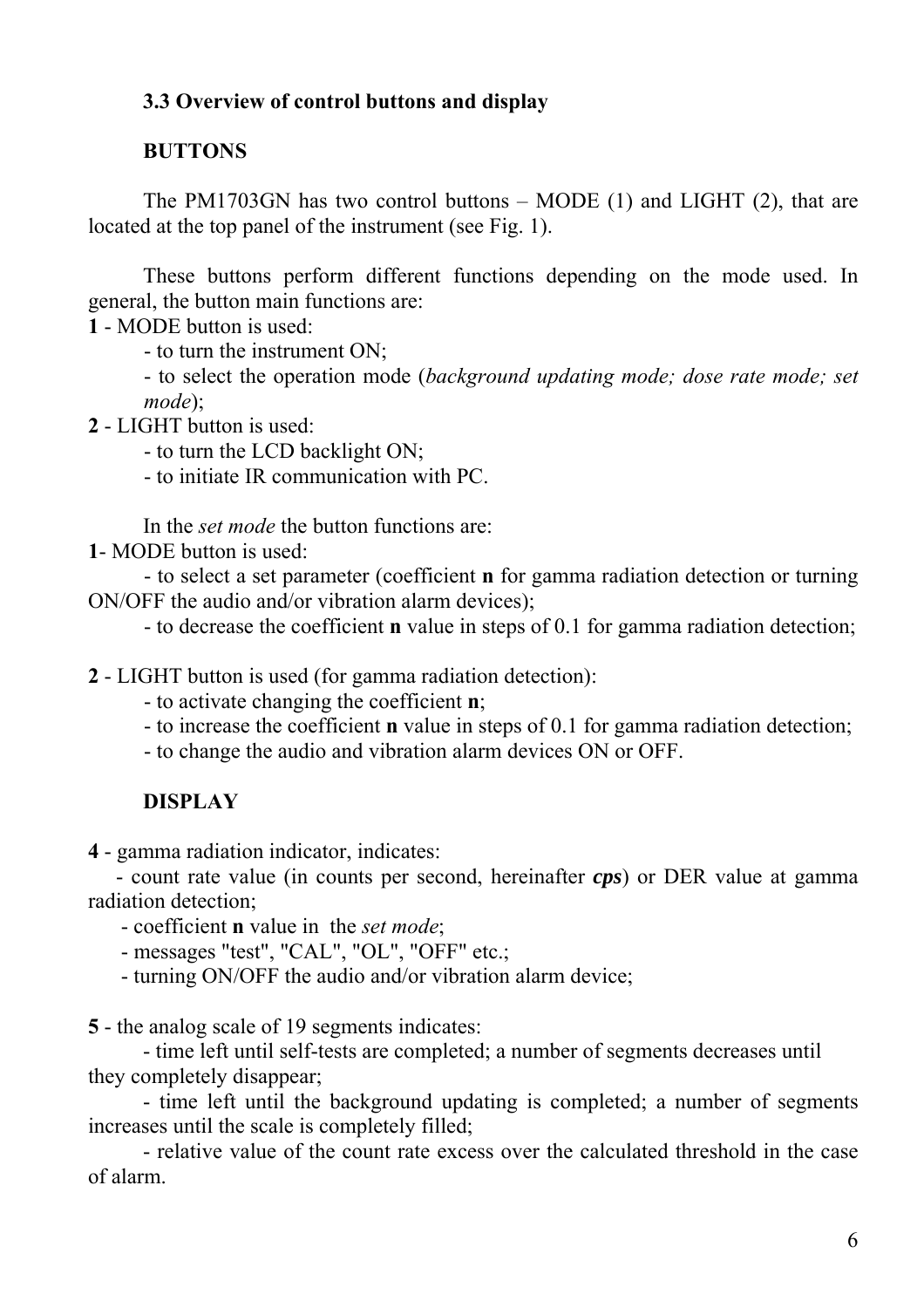**6** - battery discharge warning sign is indicated when the battery voltage drops below 1.1 V;

**7** - RADIATION sign; it is indicated when the instrument alarms*;*

**8** – neutron radiation indicator, indicates the count rate ("s<sup>-1"</sup>);

**9** - unit of measurement:

"s -1" (counts per second, cps), in the *search mode*;

"µSv/h (or "µR/h" by a special order), in the *dose rate mode.*

# <span id="page-6-0"></span>**3.4 Overview of the operation modes**

The PM1703GN operates in the following modes: *self-test mode*; *background updating mode*; *search mode*; *dose rate mode* at gamma radiation detection; *set mode*; *PC communication mode*.

The instrument will go into the *self-test mode* immediately after it is turned ON, and the LCD displays "test". Time left until the self-test completion is indicated in the relative units on the analog scale with a number of segments decreasing*.*

After the self-tests are completed the audio and/or vibration alarms are activated for approximately 1 second, the instrument will automatically go into the *background updating mode* and the LCD will display "CAL" (calibration). In this mode the instrument measures the background of gamma and neutron radiation and calculates the threshold. A time since the background updating began is indicated in the relative units on the analog scale with a number of segments increasing. The user may update the background value whenever it is necessary. Press and fix the MODE button for approximately 2-3 s. The LCD will display "CAL", and the background updating will restart.

When the background accumulation and necessary calculations (including threshold) are completed the PM1703GN will automatically go into the *search mode.* In this mode the instrument automatically compares the current pulse count (both for gamma and neutron radiation) with the threshold and alarms when the threshold value is exceeded. In the *search mode* the LCD displays the current average count rate in counts per second for each kind of radiation (gamma and neutron).

While the PM1703GN is in this mode, the user may search, detect and locate the radioactive sources. To evaluate the intensity of a radiation source (or background) press and release the MODE button and the instrument goes into the *dose rate mode*. The LCD will display dose rate in  $\mu S/h$ . The instrument may be switched between the *search* and *dose rate modes* at any time by pressing and releasing the MODE button.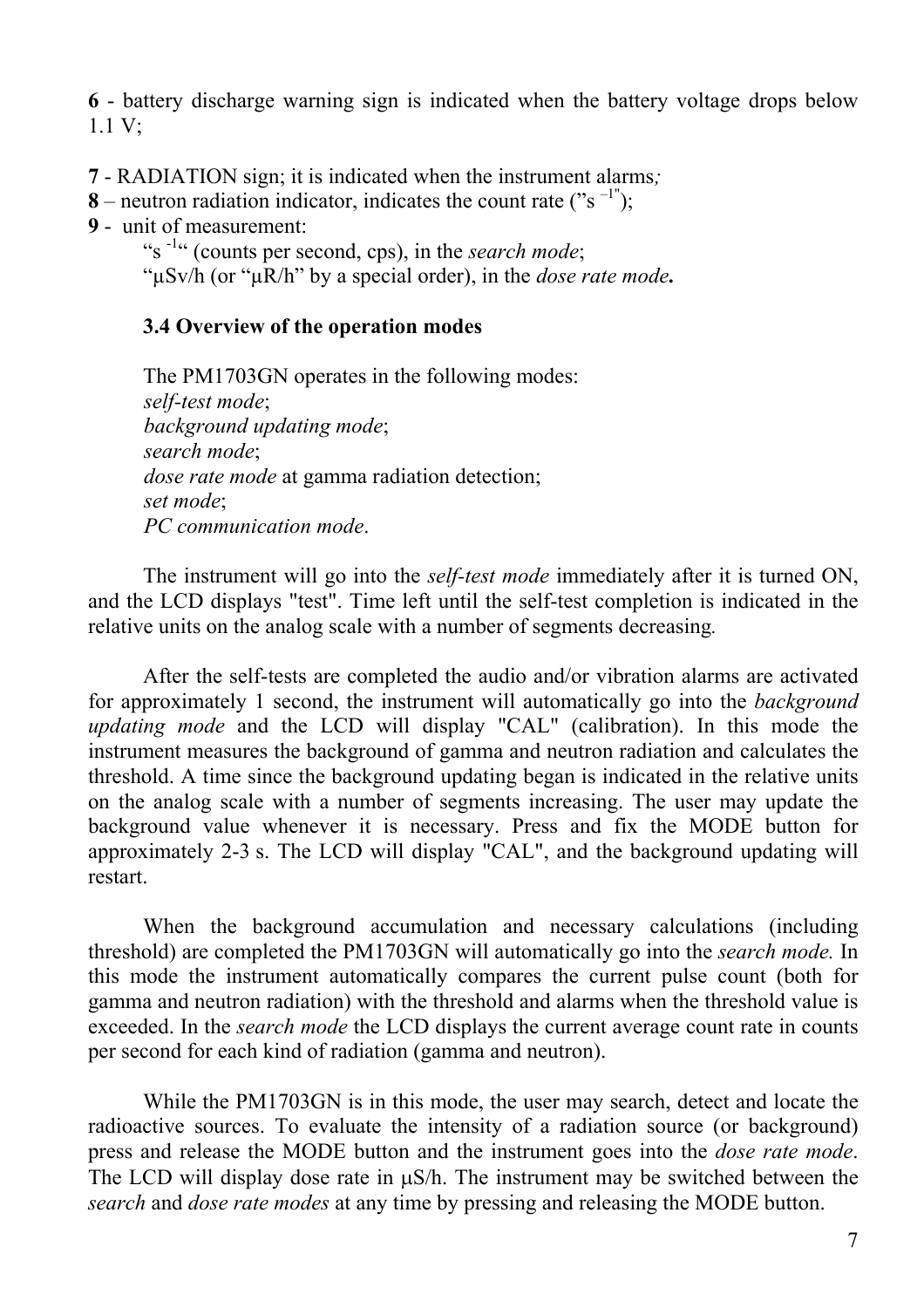The PM1703GN goes into the *set mode* by pressing and fixing the MODE button for more than 4 seconds. While in the *set mode* the user may check the preset value of the coefficient **n** for gamma radiation detection or set new value and may also check the current status (ON or OFF) of the audio and vibration alarm devices, or change it. To set new value of the coefficient **n** for neutron radiation detection the user should enter the *PC communication mode*.

*The set and/or dose rate modes may be disabled using an application program installed on your PC.* 

The PM1703GN may be switched to the *PC communication mode* by pressing the LIGHT button. While in this mode it is possible to make the necessary configuration of your PM1703GN and to transfer the history of the instrument operation stored in its non-volatile memory to PC. For more details please refer to the section *"Additional operating instructions to the advanced user".*

The PM1703GN is equipped with an automatic low battery detection circuit. If the voltage drops below 1.1 V, the battery discharge warning sign will be displayed in the LCD lower left corner. In this case the battery needs to be replaced (see section *"Maintenance"*). The detector block operation is also checked. If the count rate is higher than the factory preset upper limit, the LCD will display

"-OL-" (OverLoad) at gamma radiation detection;

"-99-" at neutron radiation detection.

To turn the instrument **ON** press the MODE button.

To turn the instrument **OFF** press the LIGHT button. While the backlight is ON, press and keep the MODE button until the LCD displays "OFF".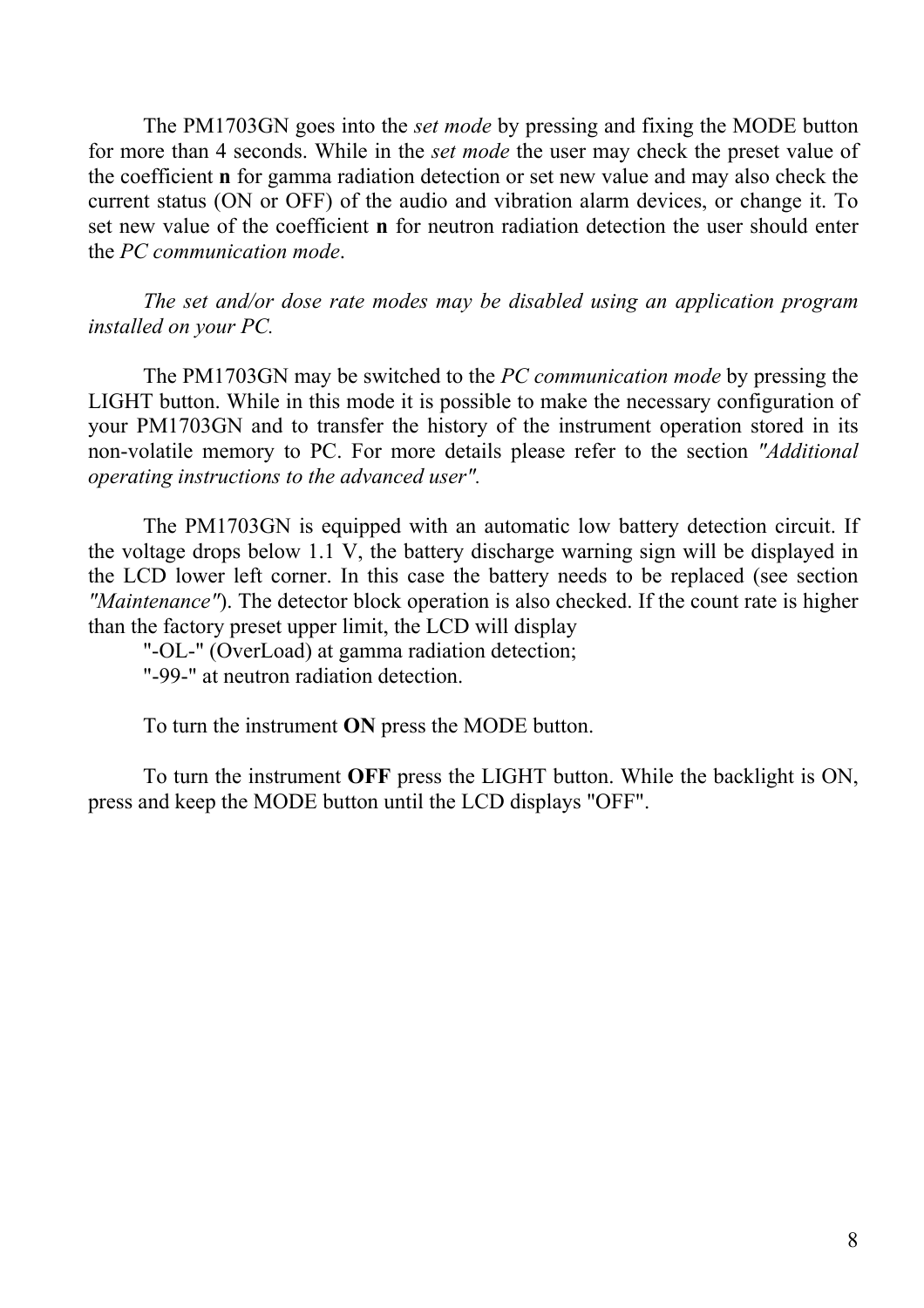

- 1 MODE button;
- 2 LIGHT button;
- 3 window of IR- transceiver;
- 4 gamma radiation indicator; 10 lid of battery compartment;
- 5 analog scale; 11 battery;
- 6 battery discharge warning sign; 12 outlet of audio alarm device
- 7 RADIATION sign;
- $8$  neutron radiation indicator("s<sup>-1"</sup>);

9 – unit of measurement: " $s<sup>-1</sup>$ " (counts per second, cps), in the *search mode;* "µSv/h (or "µR/h" by a special order), in the *dose rate mode;*

- 
- 
- 

Fig.1 - The alarming ratemeter PM 1703GN. General view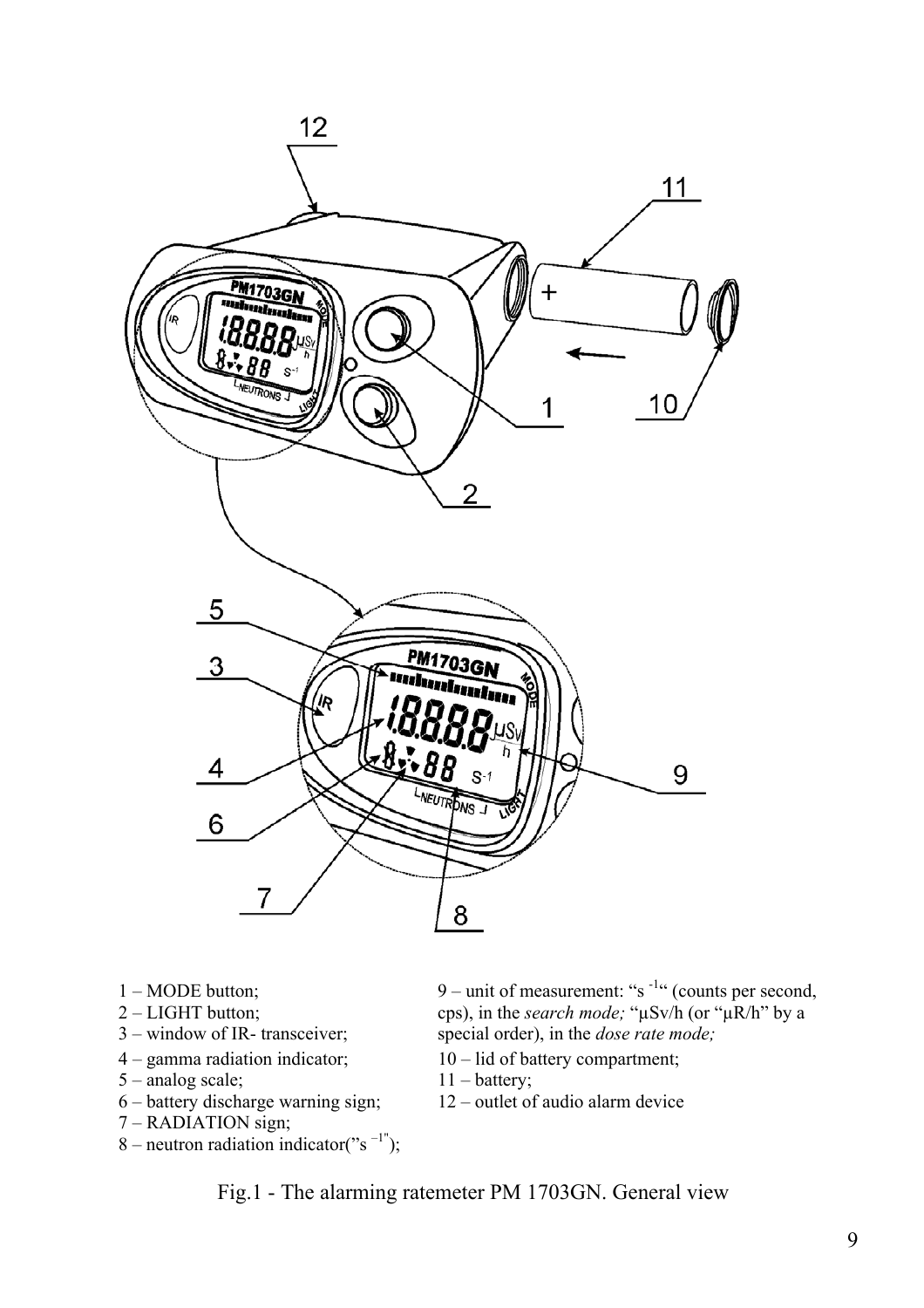# <span id="page-9-0"></span>**4 SPECIFICATIONS**

| Type of detector:                               |                                |  |
|-------------------------------------------------|--------------------------------|--|
| gamma radiation detection                       | $CsI(Tl)$ scintillator         |  |
| neutron radiation detection                     | LiI (Eu) scintillator          |  |
| Detection of gamma radiation sources            | meets the ITRAP requirements * |  |
| Detection of neutron radiation sources          | meets the ITRAP requirements * |  |
| Energy range of gamma radiation                 | from 0.033 to 3.0 MeV          |  |
| Energy range of neutron radiation               | from thermal to 14.0 MeV       |  |
| Gamma energy response differs from the          | no more than $-25\%$           |  |
| typical one                                     |                                |  |
| Frequency of false alarms at <i>gamma</i>       | no more than 1 for 12 hours ** |  |
| <i>radiation</i> detection at the radiation     |                                |  |
| background $0.2 \mu Sv/h$                       |                                |  |
| Frequency of false alarms at the <i>neutron</i> | no more than 1 for 12 hours ** |  |
| radiation detection                             |                                |  |
| Measurement time                                | $0.25$ s                       |  |
| Range of coefficient n (used to calculate       | from 1 to 9.9 (step $0.1$ )    |  |
| threshold for gamma or neutron radiation)       |                                |  |
| DER indication range (at collimated $^{137}Cs$  | from 0.01 to 70 $\mu$ Sv/h     |  |
| radiation)                                      |                                |  |
| Accuracy of dose rate measurements (at          |                                |  |
| collimated $^{137}Cs$ radiation)                | $\pm$ 30 %                     |  |
| Count time (factory preset) :                   |                                |  |
| • in the background mode                        | 36s                            |  |
| • in the search mode                            | 2s                             |  |
| Additional accuracy of dose rate                |                                |  |
| measurements (at collimated Cs-137              |                                |  |
| radiation)                                      |                                |  |
| at changing ambient                             |                                |  |
| humidity or temperature                         |                                |  |
| from normal to high                             | $\pm$ 40 %                     |  |
| at changing ambient                             |                                |  |
| temperature from normal                         |                                |  |
| to low                                          | $\pm 15 \%$                    |  |
| at edge value of voltage                        |                                |  |
| supply                                          | $\pm$ 5 %                      |  |
| at influence of                                 |                                |  |
| stationary/alternating                          |                                |  |
| magnetic field up to                            | $\pm$ 5 %                      |  |
| 400A/m                                          |                                |  |
| at influence of radio                           |                                |  |
| frequency electromagnetic                       |                                |  |
| fields up to $30V/m$                            | $\pm$ 5 %                      |  |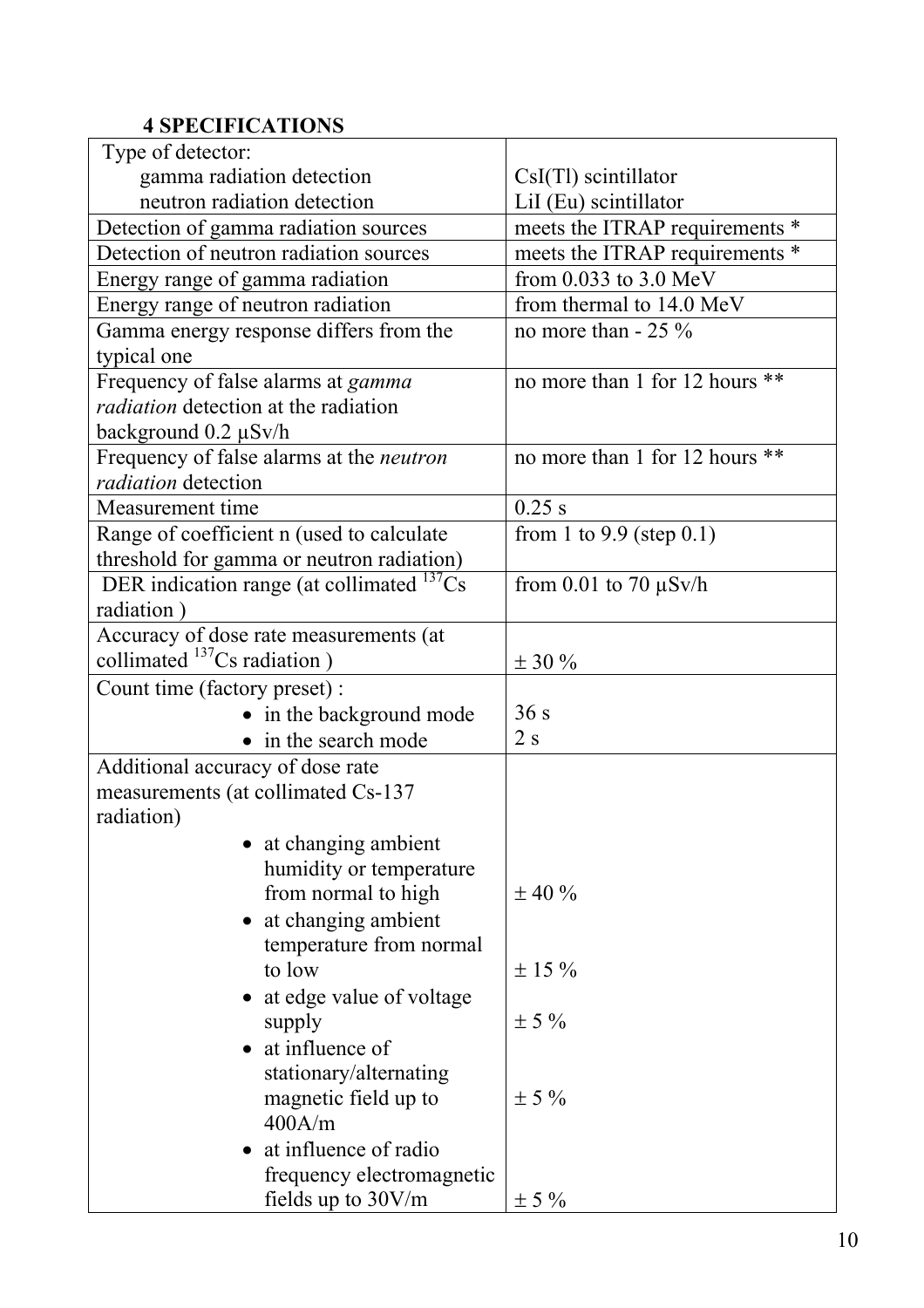| <b>Battery lifetime</b>              | 1000 hours                                          |  |
|--------------------------------------|-----------------------------------------------------|--|
| Communication with PC through the IR | up to $0.2 \text{ m}$                               |  |
| interface on the distance of         |                                                     |  |
| Environmental:                       |                                                     |  |
| temperature range                    | -30 <sup>o</sup> C to +50 <sup>o</sup> C            |  |
|                                      | $(-15 \, {}^{0}C$ to +50 ${}^{0}C$ for <i>LCD</i> ) |  |
| humidity                             | up to 98% at 35 $^{\circ}$ C                        |  |
| Drop test                            | 0.7 m on concrete surface                           |  |
| Water tightness                      | IP65                                                |  |
| Alarm types                          | audio tone and/or vibration                         |  |
| Power requirements                   | 1.5 V, one PANASONIC POWER                          |  |
|                                      | LINE AA (LR6)                                       |  |
|                                      | battery *** or the similar                          |  |
| Weight                               |                                                     |  |
| including the battery                | 200 g                                               |  |
| in package                           | 450 g                                               |  |
| Dimensions (without clip)            | 87*72*35 mm                                         |  |
| with clip                            | 87*72*45 mm                                         |  |
| in package                           | 180*135*71 mm                                       |  |

\* *more details about the ITRAP program are available on the ARCS web site to the address [http://www.arcs.ac.at/G](http://www.arcs.ac.at/G/volltext/ITRAP_Fin_Rep.pdf) or on the POLIMASTER web site to the address [http://www.polimaster.com/](http://www.polimaster.com/en/support/docs/itrapfinreport.pdf)* 

*\*\* the manufacturer guarantees the validity of the technical features in case the coefficients n have the factory preset* values *n=5,3 (for gamma radiation) and n= 5 (for neutron radiation* 

*\*\*\* other type of non rechargeable battery or a rechargeable battery may be used (AA size, 1.1-1.6V). However, battery lifetime and/or range of operating temperatures may differ from these stated above.*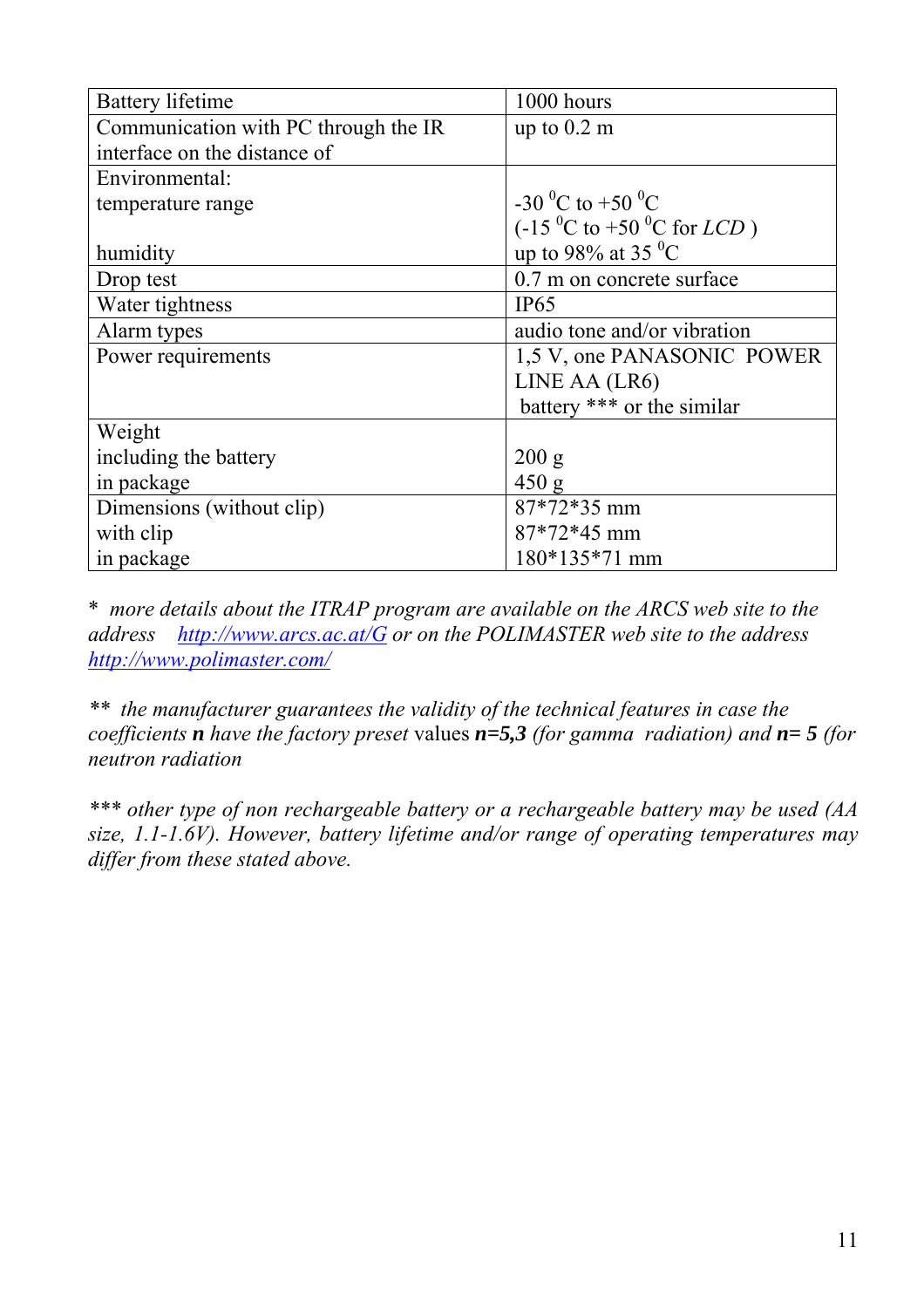### <span id="page-11-0"></span>**5 OPERATING INSTRUCTIONS TO THE USER**

#### <span id="page-11-1"></span>**5.1 The instrument operation check up**

Turn the PM1703GN ON by pressing and releasing the MODE button. If the PM1703GN is operative and the battery voltage is normal, the instrument will go through a series of self-tests with all segments, signs and indicators displayed on the LCD. Then the LCD will display "test" and the analog scale with a number of segments decreasing in time. After the self-tests are completed the alarm (audio and/or vibration) will be activated and the instrument will go into the *background updating mode*. The LCD will display "CAL" and the analog scale with a number of segments increasing in time. After the analysis of the gamma and neutron radiation background is completed, the LCD will display for a while an average value of the count rate, and the instrument will go into the *search mode*. The PM1703GN is ready for operation. If the battery voltage drops below 1.1 V, the LCD will indicate the battery discharge warning sign. **The battery needs to be replaced!** (see section "*Maintenance").*

#### <span id="page-11-2"></span>**5.2 Searching for gamma and/or neutron radiation sources**

Refer to you site regulations and Operating Procedures prior to search operation. The following may serve as a general guidelines:

- L *The PM1703GN is intended firstly for efficient searching, detection and location of gamma and neutron radiation sources. It is not energy compensated and so it has a high sensitivity at low energies (33-300 keV, see Appendix A), which allows efficient detection of nuclear materials.*
- L *When the PM1703GN operates at temperatures below -15* °*C, the LCD normal operation cannot be guaranteed. In this case the audio and/or vibration alarm devices only should be used to detect radiation sources. When the normal conditions with temperatures higher than -15*°*C are restored, the LCD will resume its normal operation.*

The PM1703GN is provided with a clip and may be fasten to the belt. The clip may be removed using a screwdriver (see Fig.2). A carrying case is also available as an option.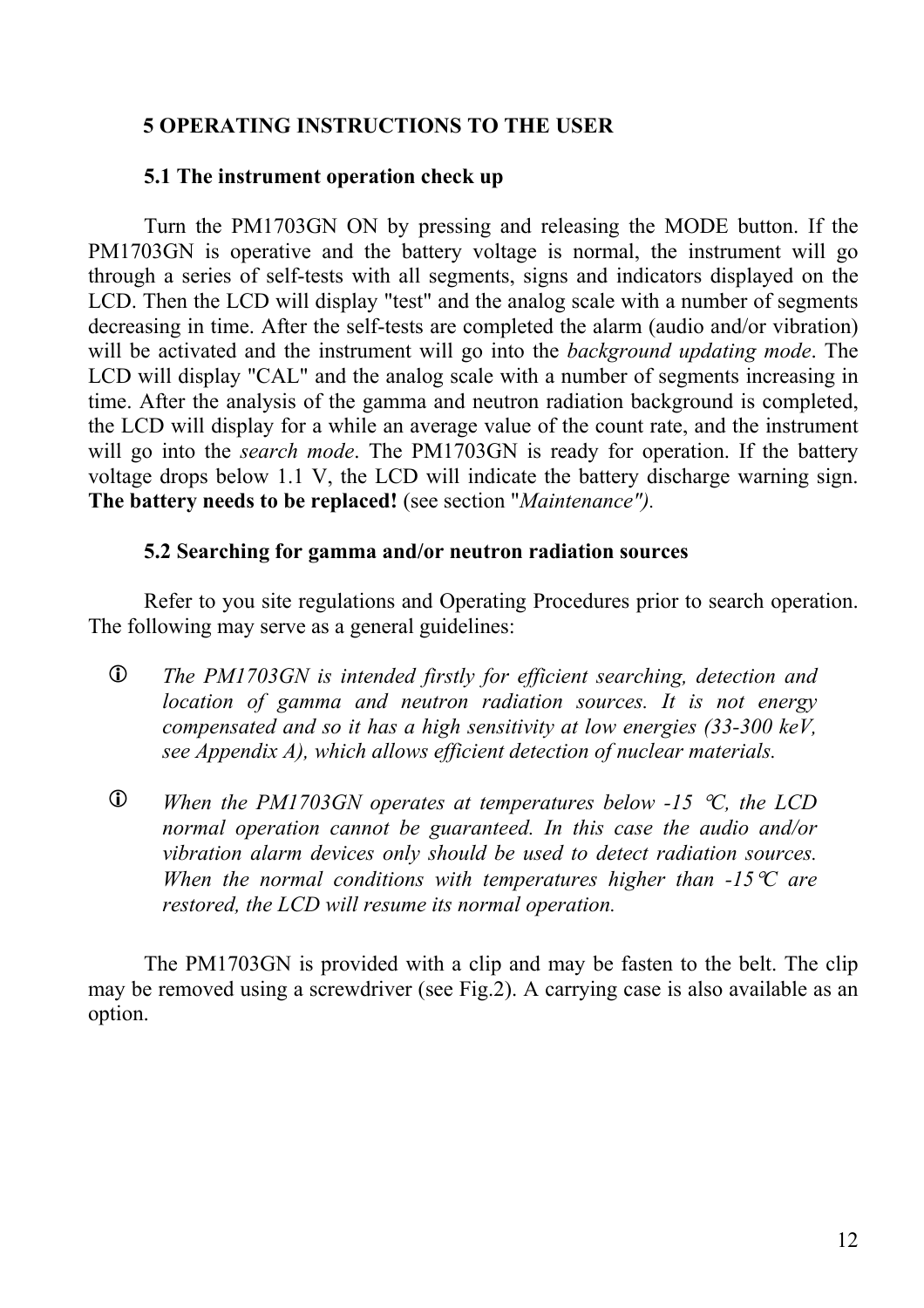

<span id="page-12-0"></span>

**Fig.2 - The PM1703GN with a removable clip**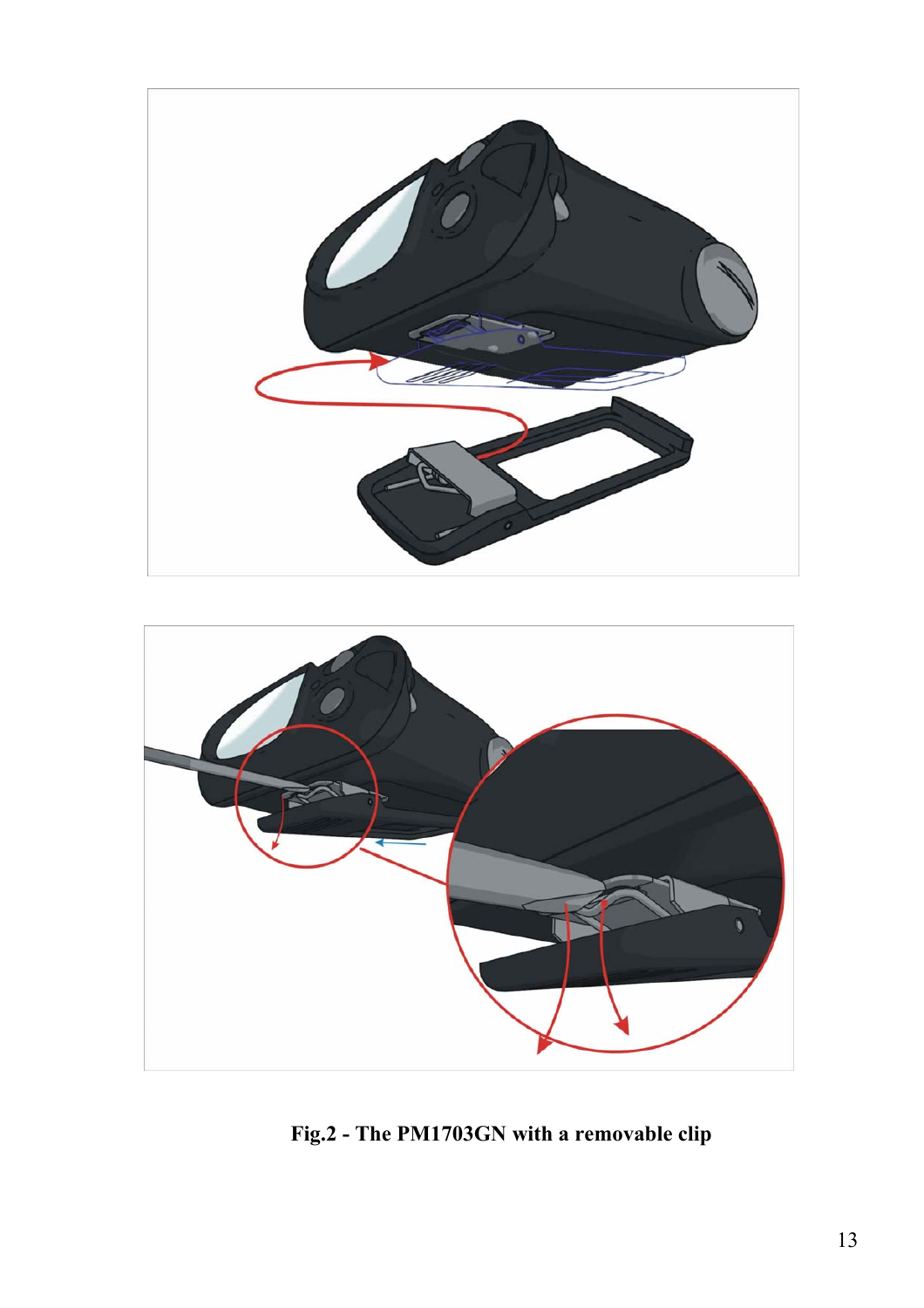#### **5.3 Detection of gamma and/or neutron sources**

When detecting radiation sources the instrument should be held so that the audio alarm device is directed onto the scanned object.

The effective center of gamma radiation detector is situated inside the instrument housing symmetrically to both sides and also to the upper and lower sides in approximately 30 mm from the end point of curved surface forming the battery compartment in the rear part of the instrument.

The effective center of neutron radiation detector is situated inside the instrument housing symmetrically to the upper and lower sides in approximately 12 mm from the left side (if look at the LCD) and in approximately 60 mm from the end point of curved surface forming the battery compartment in the rear part of the instrument.

When detecting of radiation sources under conditions when the audible signals produced by the instrument are not heard (for example, are damped by noise) the vibration alarm device should be used. The efficiency of radiation sources detection is the higher, the closer is the instrument to the scanned object (article, person, container, vehicle, etc) and the smaller is the velocity of its movement along the object.

It should be remembered that both a sensitivity of the instrument and a rate of false alarms depend not only on the preset coefficients **n** (for more details see section *"Design and theory of operation*"), but also on the background value, which the instrument stored while in the *background updating mode*. As the changes of the natural background level may be significant, it is recommended to perform the background updating just before inspection. Press and fix the MODE button when the instrument is turned ON, and the instrument will automatically perform the background updating according to its new level.

If in the *PC communication mode* the auto background updating is turned ON the instrument will take into account the slow changes of background level and will perform background updating in approximately every 10 minutes, when the background decreases, and in a little bit more period of time when the background increases. But the auto background updating will be performed only in case of absence the device alarms or significant changes of the background level for the period of time stipulated by the algorithm.

It should be noted that false signals (audio or vibration) are not regular and, therefore, may be easily distinguished from alarm signals produced by the existing gamma and neutron radiation sources as far as their rate is constant or increases when the instrument moves closer to a radiation source.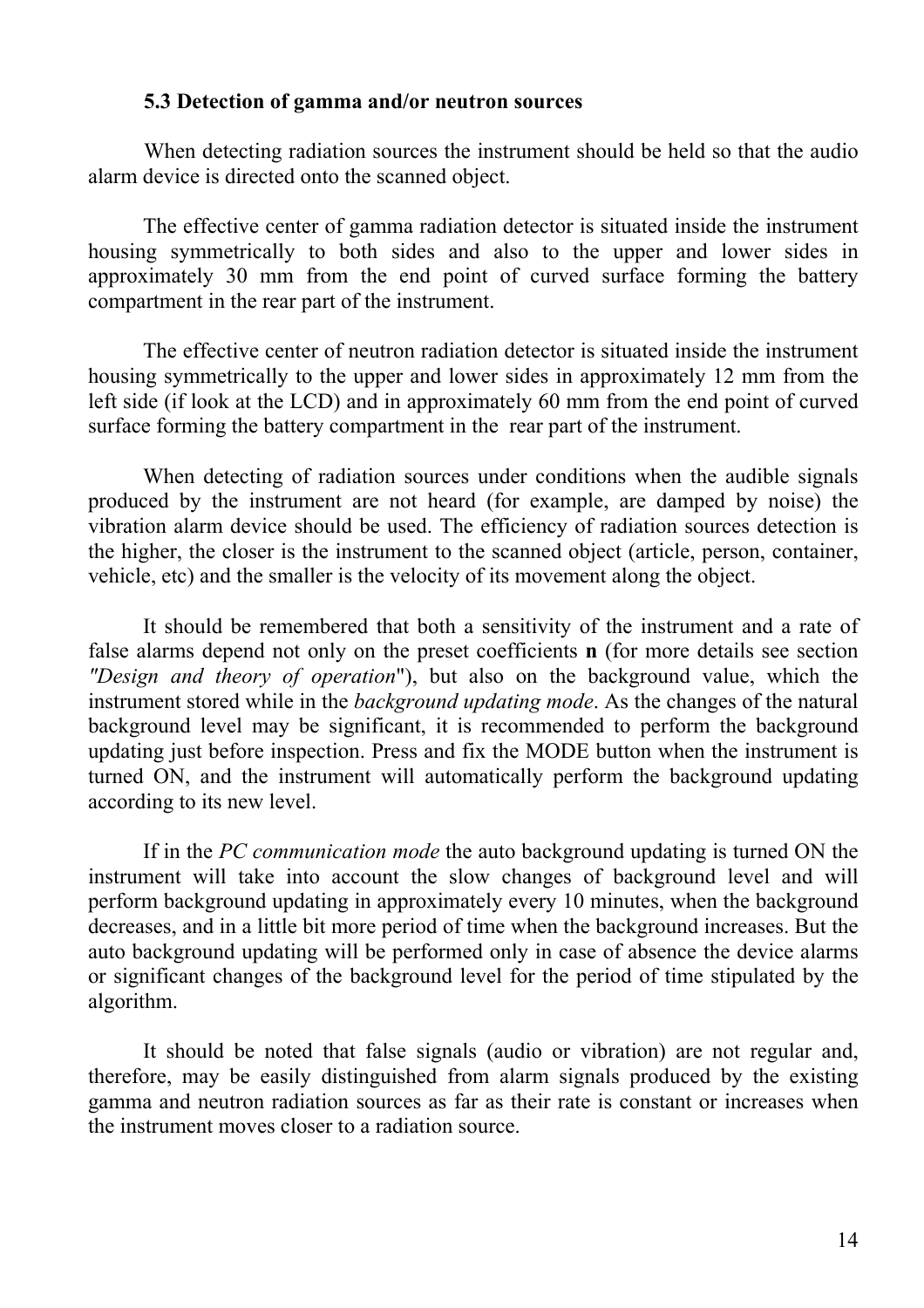#### <span id="page-14-0"></span>**5.4 Locating gamma radiation sources**

When the gamma radiation source is detected by the PM1703GN fixed installed monitor, the gamma radiation source is to be located**.** To locate the gamma radiation source the instrument should be held at a distance no more than 10 cm from the scanned object. The velocity of movement along the scanned object should not be more than 10 cm per second. As the PM1703GN moves closer to a gamma radiation source, the frequency of audio signals (the frequency of pulsation when the vibration alarm device is turned ON) will increase.

When the maximum frequency is achieved a continuous audio alarm sounds, and if vibration alarm device is turned ON the frequency of pulsation is constant. In this case further locating of gamma radiation source is not possible without background updating. Press the MODE button **trying to keep a distance to the scanned object unchanged**. The instrument will automatically perform the background updating and then the gamma radiation source locating may be continued. If necessary, this procedure may be repeated several times until a gamma radiation source is located.

L *If necessary to locate neutron radiation source or combined radiation source (both gamma and neutron) it is not allowed to use sound and vibration alarm devices, as the instrument will produce the signals characterizing exceed of neutron count rate threshold, without a reaction to the source approach or removal. In this case it is recommended to perform source localization by observing the count rate change on the LCD upper scale (gamma radiation indicator) or the change of segments number on the LCD analog scale.* 

#### <span id="page-14-1"></span>**5.5 Dose rate indication for gamma radiation**

Press and release the MODE button to switch to the *dose rate mode*. The LCD will display a dose rate in  $\mu$ Sv/h (at  $137Cs$ ) on the upper scale.

If during the instrument operation in the *dose rate mode*, a value of the dose rate exceeds approx. 70 µSv/h, the LCD will display "-OL-".

- L *While in the dose rate mode, the alarm signals are disabled. They are automatically enabled after returning to the search mode.*
- L *The PM1703GN is calibrated at collimated 137Cs radiation only. Thus, its readings in the dose rate mode may differ from readings of energy compensated dosimeters; this is not considered to be due to the improper operation of the PM1703GN.*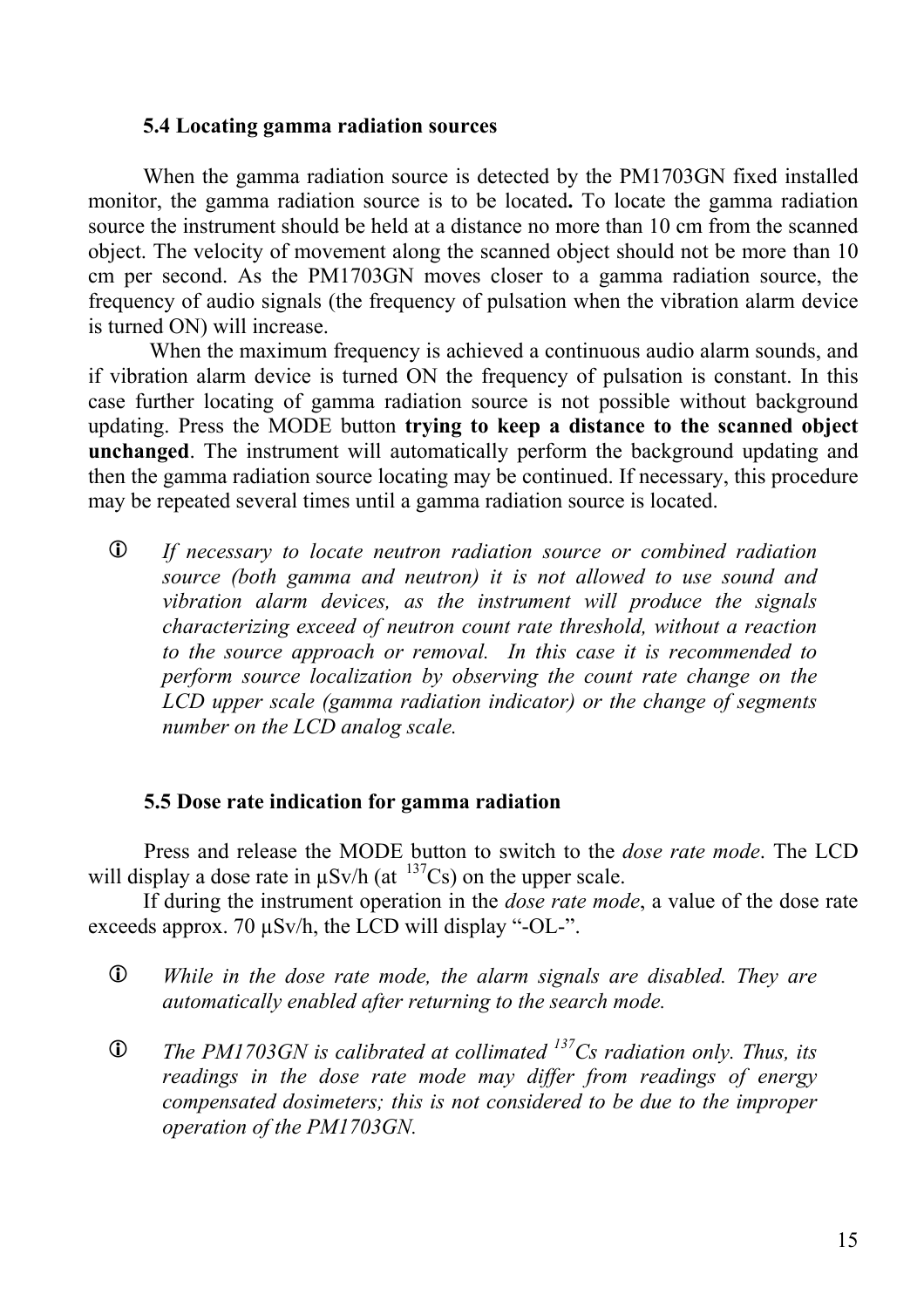### <span id="page-15-0"></span>**6 ADDITIONAL OPERATING INSTRUCTIONS TO THE ADVANCED USER**

#### <span id="page-15-1"></span>**6.1 Parameters setting**

The instrument is supplied with the preset parameters and the modes:

*- dose rate mode* - **enabled**;

*- set mode* - **enabled;**

- coefficient  $n = 5.3$  (for gamma radiation);

- coefficient  $n = 5$  (for neutron radiation);

- audio alarm device - **ON**;

- vibration alarm device – **ON**;

- auto background updating – **ON**.

Thus, the user may see dose rate values and change the coefficient **n** value for gamma radiation detection and status of alarm devices using the buttons. However other settings may be changed using an application program only (see section *"Communication with PC"*).

To change a coefficient **n** value for gamma radiation detection, enter the *set mode* by pressing the MODE button and keeping it for more than 4 s. The LCD will display "CAL" and then the preset value of the coefficient **n** for gamma radiation detection. To activate changing the coefficient **n** value, press and release the LIGHT button during3 s. The preset coefficient **n** value will flash indicating that this value may be changed. If the LIGHT button is not pressed during 3 s, the instrument will automatically go into the *background updating mode* (LCD will display "CAL"). While digits are flashing, a repeated pressing the MODE button will decrease the value of the coefficient **n** by 0.1 and a repeated pressing the LIGHT button will increase it by 0.1. Keep the buttons pressed to change the numbers rapidly. After the necessary value of the coefficient **n** for gamma radiation is set the instrument will automatically go into the *background updating mode* in 6 s after the last pressing of any button.

To change the current status (ON/OFF) of either audio, or vibration alarm device enter the *set mode* by pressing the MODE button and fixing it for more than 4 s. The LCD will display "CAL" and then the preset value of the coefficient **n**. Press and release the MODE button again. The LCD will display "1-on". The figure 1 indicates the audio alarm device, and "on" shows that the audio alarm device is ON. Press the LIGHT button to change the status of the audio alarm device (ON/OFF). Press and release the MODE button once again. The LCD will display "2-on". The figure 2 indicates the vibration alarm device, and "on" shows that the vibration alarm device is ON. Press the LIGHT button to change the status of the vibration alarm device (ON/OFF).

The instrument will exit this mode if the MODE button is pressed, or automatically if no button is pressed for 6 s.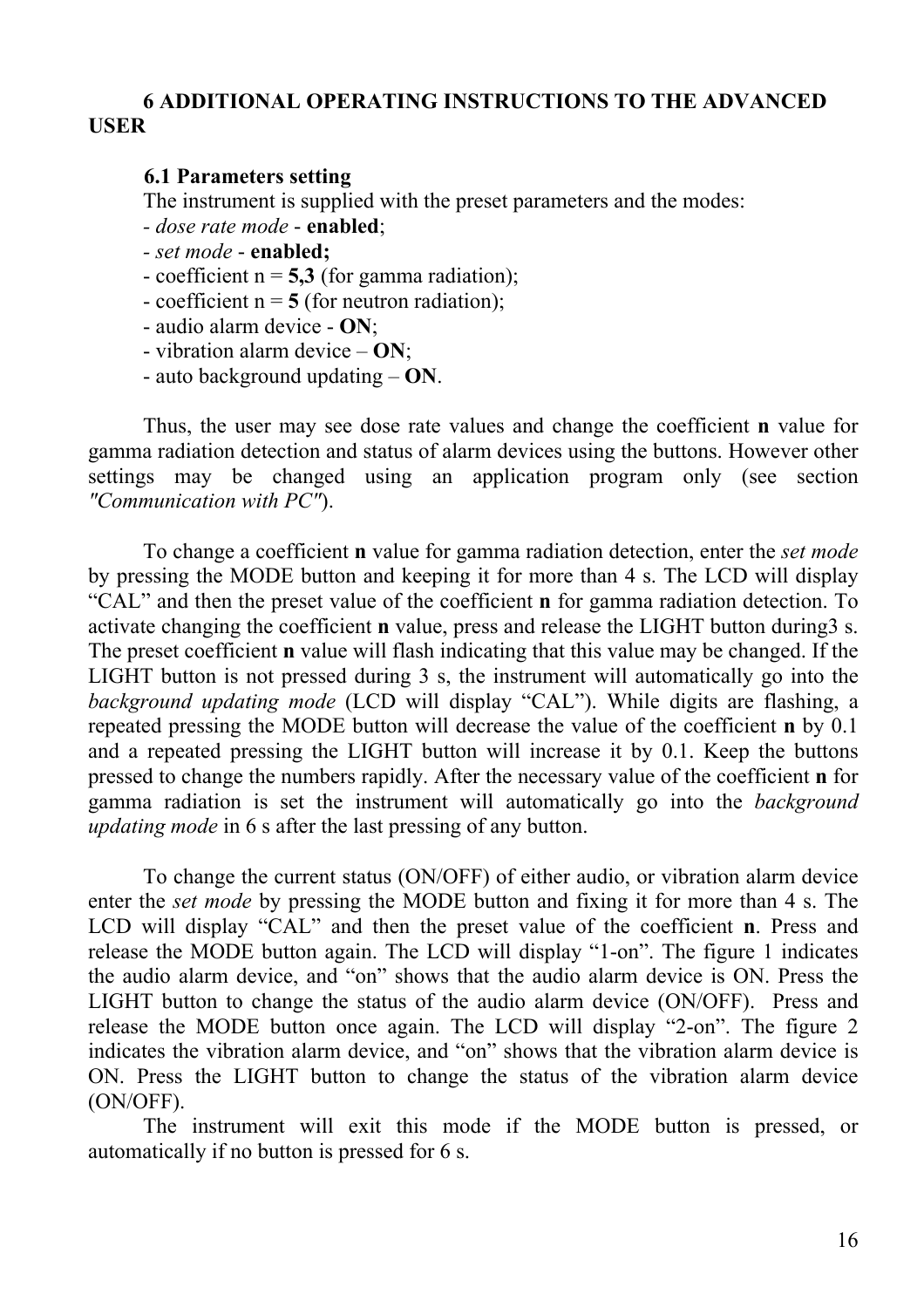## <span id="page-16-0"></span>**6.2 Communication with PC**

In addition to parameters mentioned above, the PM1703GN has the following factory settings by default:

- password - **1**;

- data storage interval - **60 min**;

- count time in the *background updating mode* - **36 s**;

- count time in the *search mode* - **2 s**.

An application program should be used to configure your PM1703GN according to your requirements and site regulations.

An application program PM17ХХ is supplied on the installation CD together with the IR adapter (available as an option).

Minimum requirements to a computer and its software:

- P100;

- 32 Mb RAM;

- Windows 98\2000\XP (small font in Windows settings);

- 2 Mb free on the hard disk and an adequate space available to install the database;

- 800X600 resolution of a monitor;

- IrDA.

To use an IR adapter connect the adapter cable to a communication port of the PC.

To setap the application program use the software disk included into the delivery kit. Run the SETUP.EXE program.

The help file and the attached text document that are supplied on the installation disk describe how to run the application program.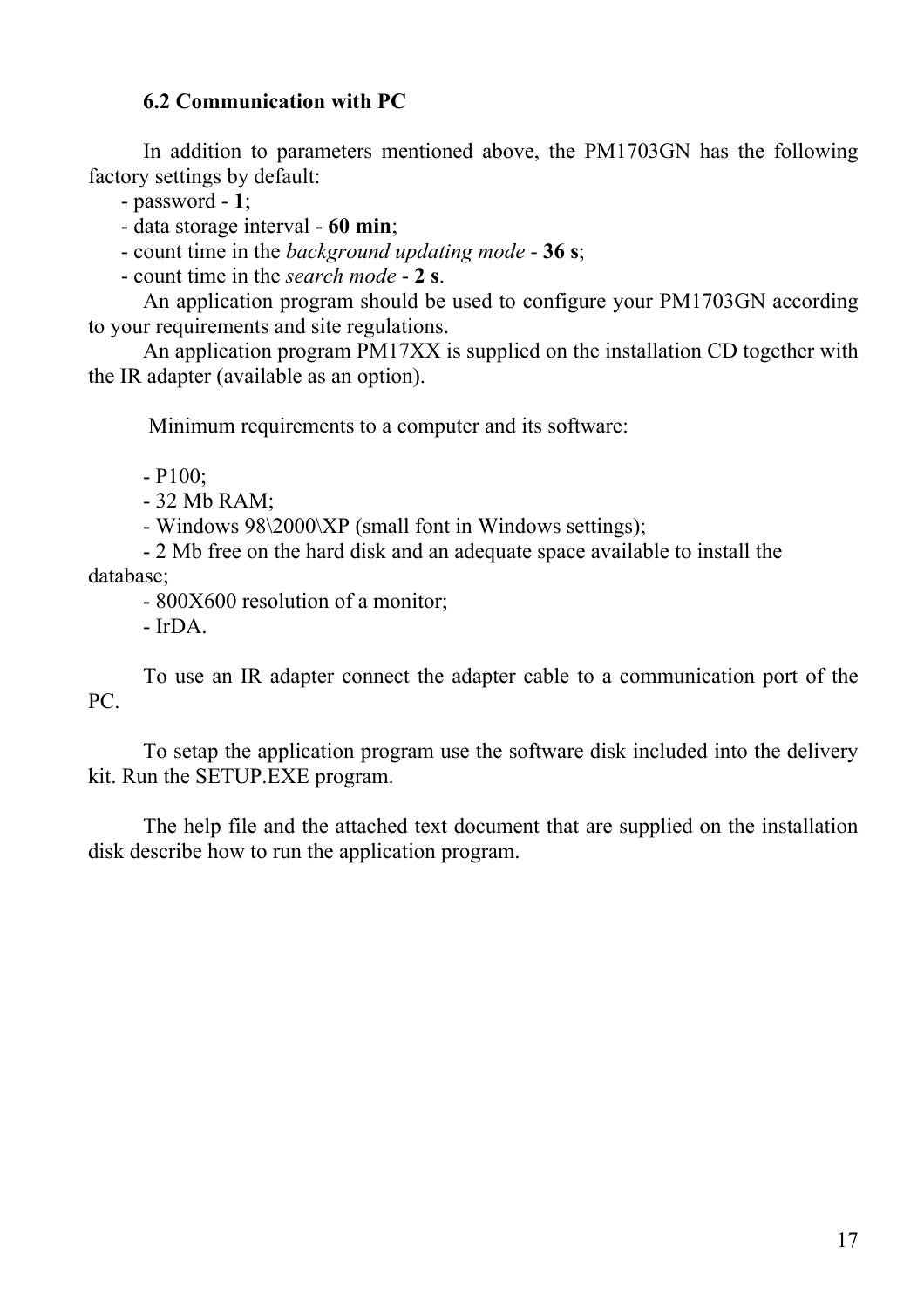# **7 DESIGN AND THEORY OF OPERATION**

The **block diagram** of the PM1703GN is shown in Fig. 3.

The instrument consists of:

- gamma radiation detector block;

- neutron radiation detector block;

- neutron radiation processing block;

- processing block;

- audio alarm device;

- vibration alarm device.

The **gamma radiation detector block** consists of:

- a CsI(Tl) scintillator with a photodiode;

- amplifier.

The **neutron radiation detector block** consists of:

- a LiI(Eu) scintillator with a photodiode;

- amplifier.

The scintillator-photodiode assembly (in each detector block) transforms gamma and neutron radiation to electric pulses that come to the input of the amplifier-shaper. The amplifier-shaper (in each detector block) converts electric signals coming from the photodiode output to quasi-Gauss pulses that come to the input of the processing block.

The **neutron radiation processing block** includes the processor module which processes the data obtained by neutron radiation detector block.

The **processing block** consists of:

-*processor module; -non-volatile memory module; -LCD module; -control buttons; -IR transceiver; -power supply module*.

The *processor module* performs:

-testing of the instrument every time as it is turned ON;

-mathematical processing of data obtained from the gamma radiation detector block;

-control over all the operation modes;

-output of the data processing results (obtained from both detector blocks) to the LCD;

-control over the operation of the audio and vibration alarm devices; -battery voltage control.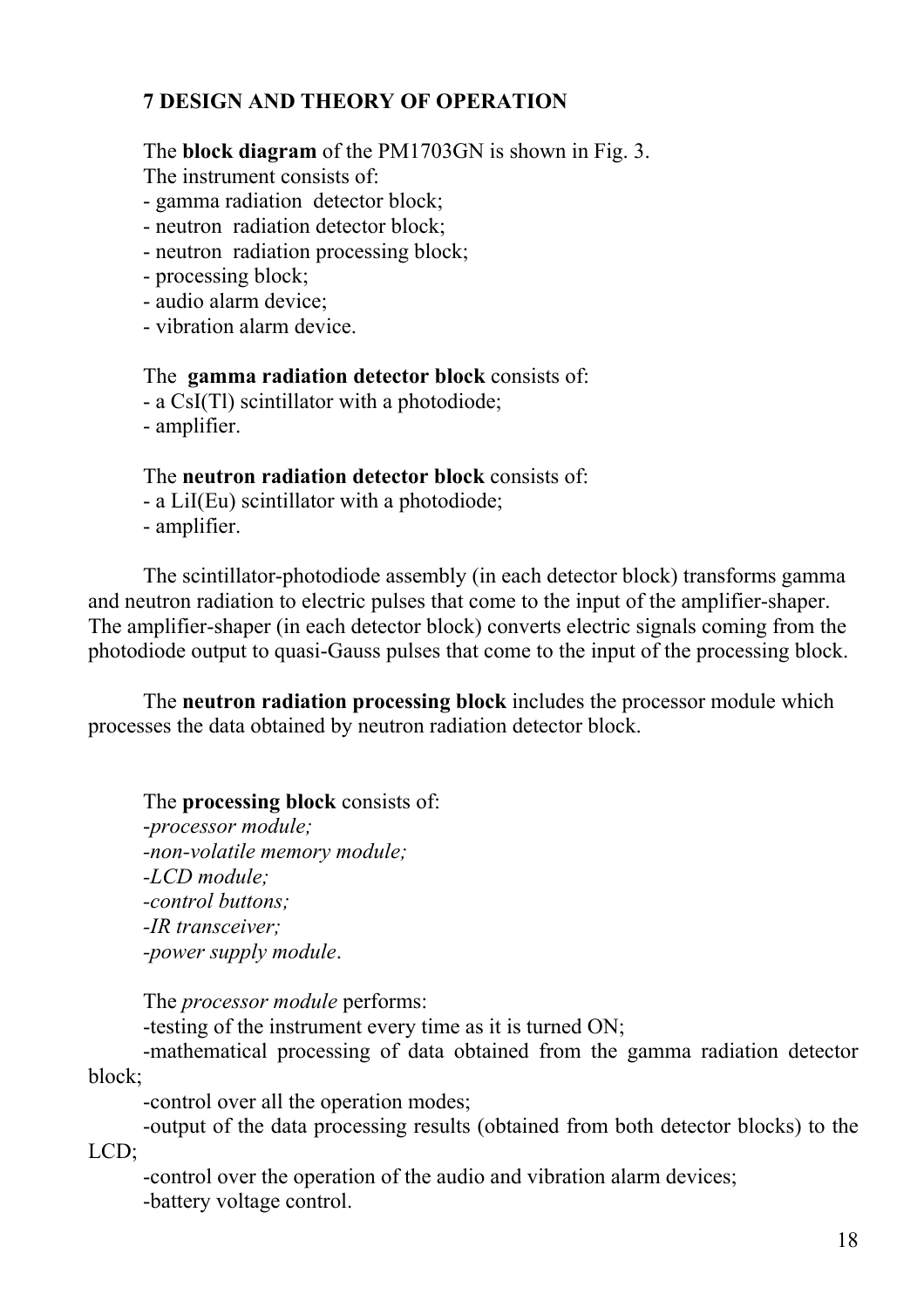

**Fig. 3 - Block diagram of the PM1703GN**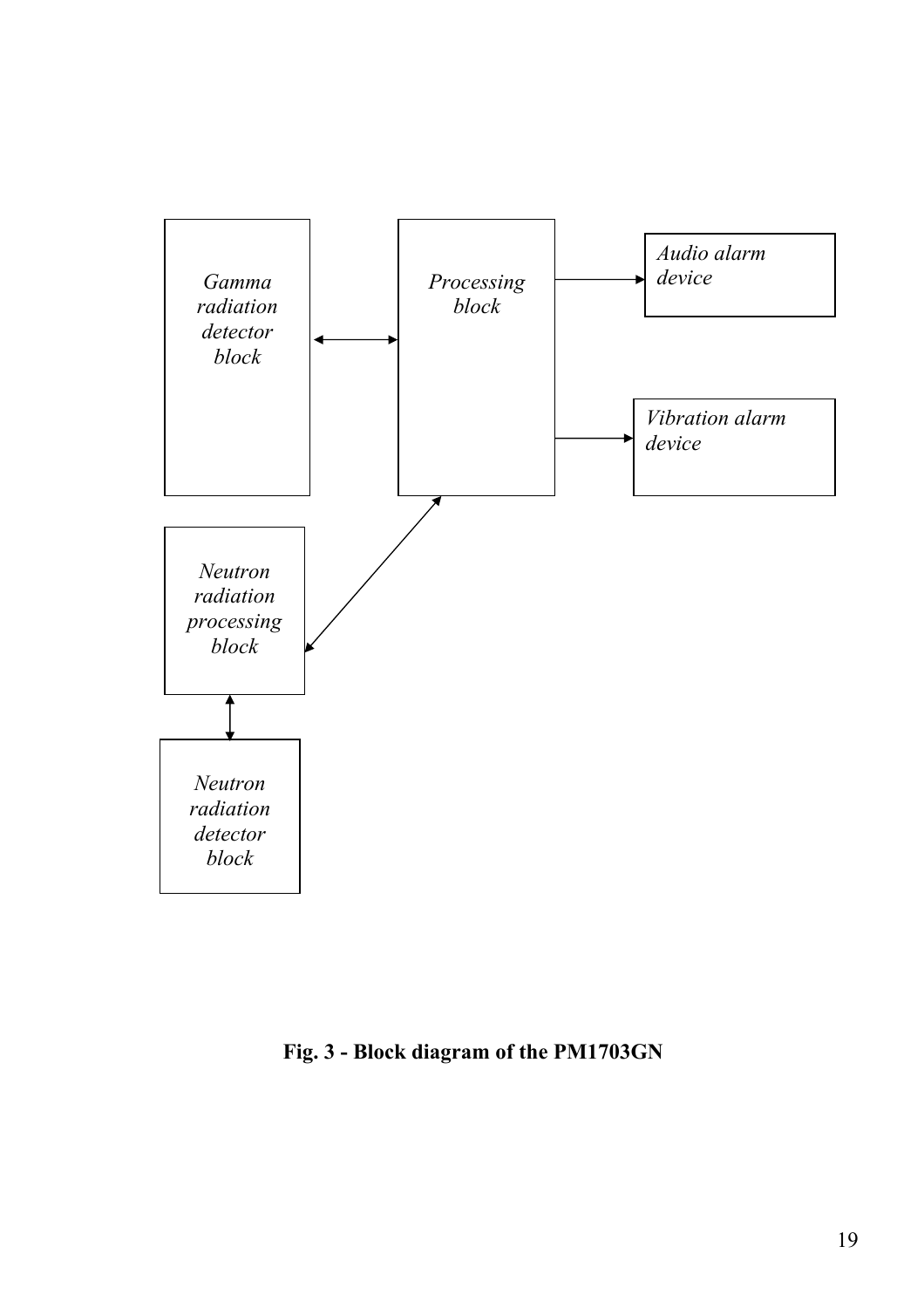A *non-volatile-memory module* is designed to store the PM1703GN operation history that involves:

-current values of the count rate in data storage intervals;

-cases when the alarm threshold is exceeded;

-cases of background updating;

-time when the instrument is turned ON/OFF.

The non-volatile memory of the instrument stores the following parameters:

- the number of an instrument ;

- information about the audio or vibration alarm devices turning ON/OFF;

- information about auto background updating turning ON/OFF;

- the preset values of the coefficients **n**;

- the current time and date;

- the preset successive intervals in that the current count rate values are stored in the non-volatile memory of the instrument;

- count time in the *background updating mode;* 

- count time in the *search mode;* 

- other parameters according to description of user program *.* 

The *LCD module* is designed to display the information about the self-test, the instrument operation modes and registered values. The LCD module also contains a control circuit of the luminescent backlight, which is turned ON/OFF under the control of the processor module and is done by the LIGHT button.

The *IR transceiver* is designed to make possible an exchange of information of the PM1703GN with PC.

The *power supply module* is a built-in power source including a battery and voltage transformers and electronic switches that are controlled by the processor module and supply the necessary voltage to the instrument blocks.

The *audio alarm device* is designed to produce audible sound in the *self-test, search modes* and in case of exceed the count rate threshold*.* In the *search mode* a rate at which audible tone repeats will increase when the instrument comes nearer to a gamma radiation source.

When the alarm threshold is exceeded at gamma radiation detection the instrument produces audible sounds which are different from the sounds produced in case of neutron radiation detection, therefore it is possible to define audibly at what kind of radiation the exceed of alarm threshold has happened.

The *vibration alarm device* is designed to produce signals that the user senses as vibrations inside the case of the instrument when the *self-test mode* is completed, or when the alarm threshold is exceeded in the *search mode.* In the *search mode* a rate of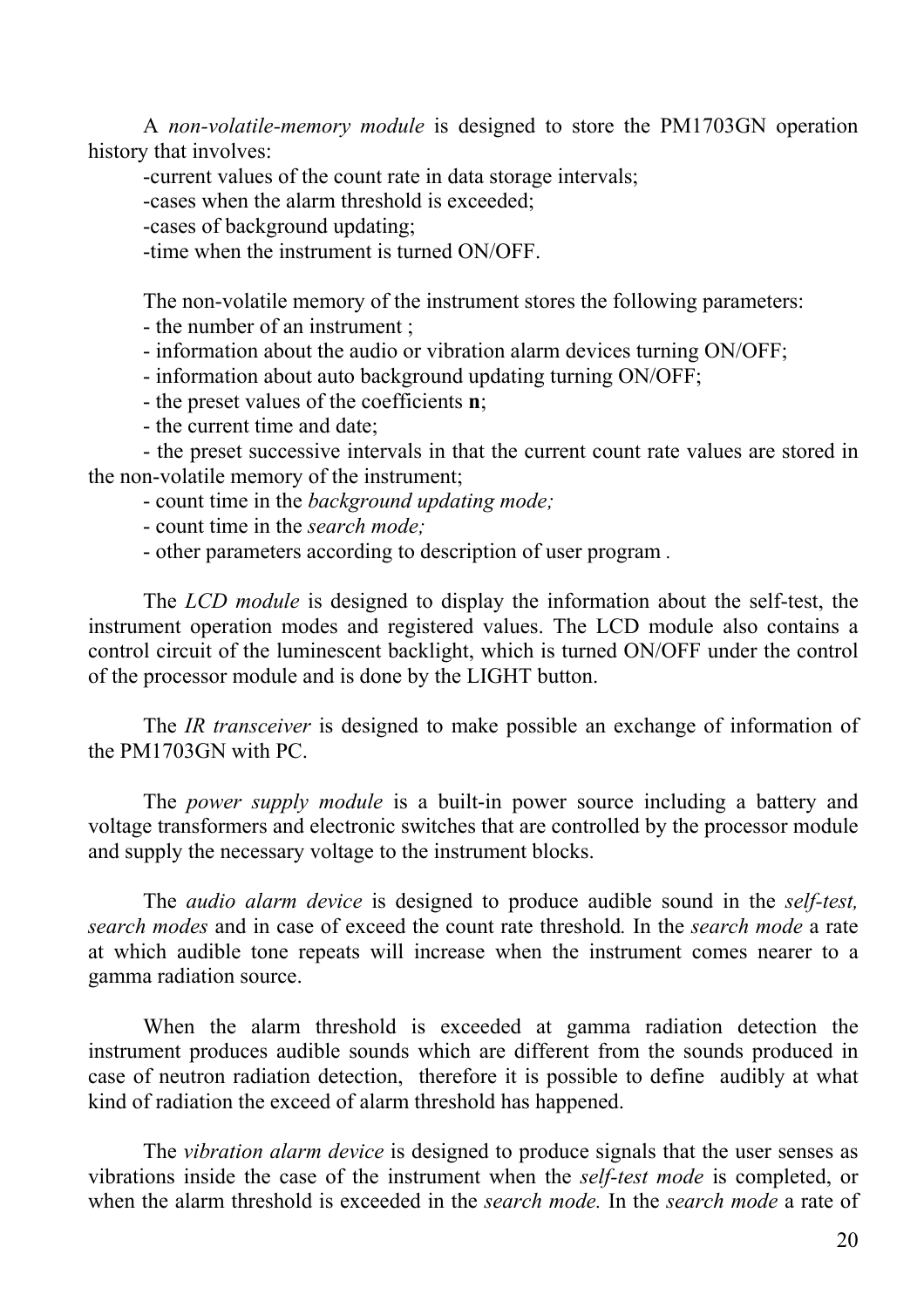pulsation will increase when the instrument comes nearer to a gamma radiation source. It allows a secret search for gamma radiation sources and is good in situations when sound tones are damped by noise.

The audio or vibration alarm devices can be turned ON/OFF using software in the *PC communication mode* or manually using the buttons if the *set mode* is enabled.

The PM1703GN operates in the following modes:

- *self-test mode*;

- *background updating mode*;

- *search mode*;

- *dose rate mode*;

- *set mode*;

- *PC communication mode*.

## *Self-test mode*

The PM1703GN will go into this mode immediately after it is turned ON, and the LCD will display the message "test". The following tests are performed:

- LCD test;

- detector block test;

- processor test;

- non-volatile memory test;

- alarm device test.

The time left until the self-test completion is indicated in the relative units on the analog scale shown in decreasing a number of indicated segments.

After the self-tests are completed, the audio or vibration alarms will be activated for approximately 1 s, and the instrument will go into the *background updating mode.* 

## *Background updating mode*

L *The below mentioned main principals of instrument operation refer to the gamma radiation detection. An algorithm of the neutron radiation detection is more sophisticated and is not described in the present operating manual.* 

The instrument will automatically go into this mode when the *self-test mode is* completed and the LCD will display the message "CAL" (calibration). In the *background updating mode* the analysis of gamma and neutron radiation background value is performed. The processors count pulses coming from the detector blocks. A time since the background updating began is indicated in the relative units on the analog scale with a number of segments increasing. The scale completely filled with segments indicates that the background updating is completed. Later on when the user makes the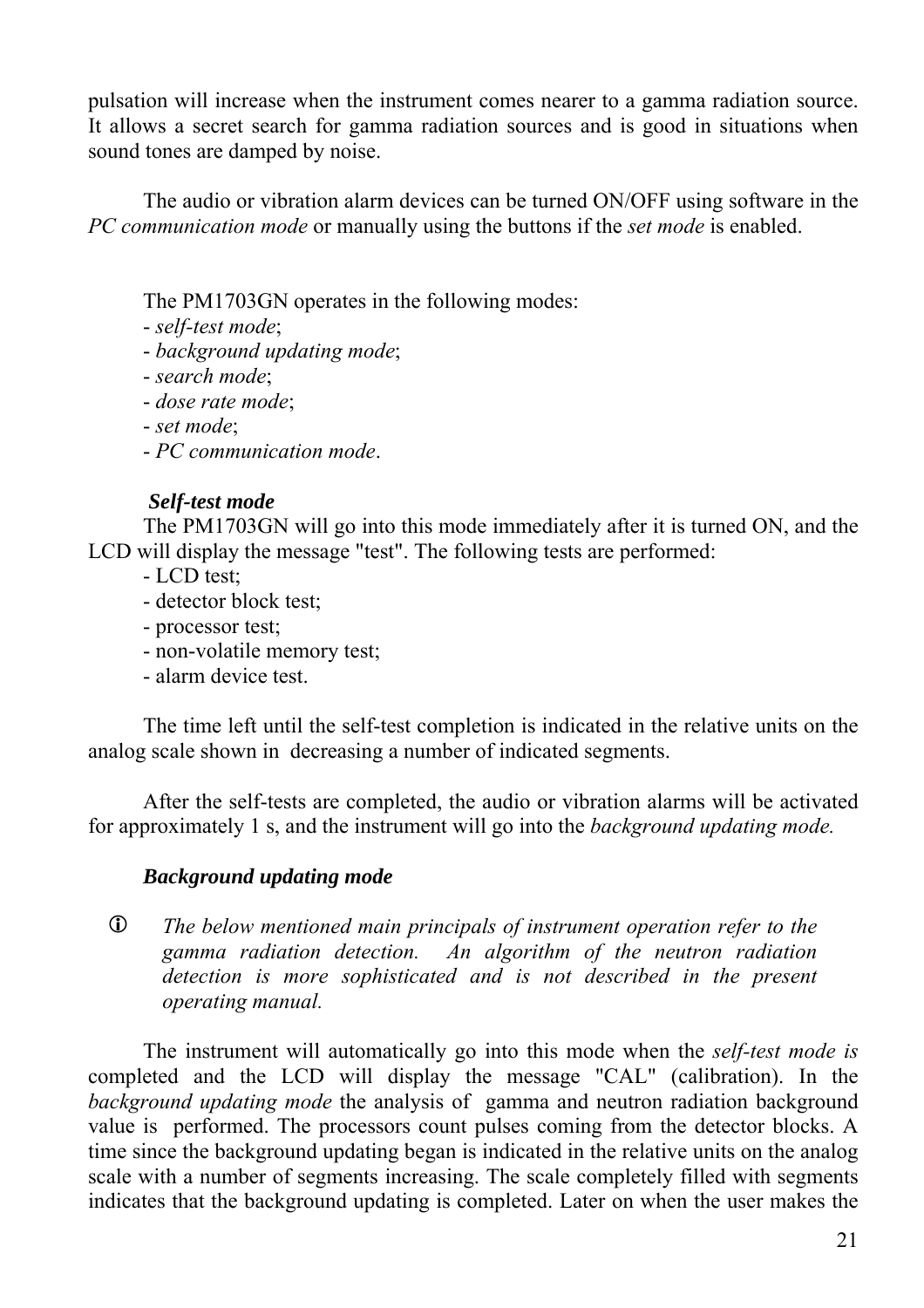instrument update the background, the background count time will automatically decrease with increasing the background level.

Processor calculates the average count rate  $N<sub>b</sub>$  during the background count time and the threshold value P

$$
P = N_b * T_c + n * \sigma,
$$
\n<sup>(1)</sup>

with the state of the state of the state of the state of the state of the state of the state of the state of the state of the state of the state of the state of the state of the state of the state of the state of the state

$$
\sigma = \sqrt{N_b * T_c} \tag{2}
$$

where  $T_c$  - count time in the *search mode*;

- σ meansquare deviation of the value calculated using the equation (2) for Poisson distribution of pulses;
- n number of meansquare deviations (coefficient **n**).

The coefficient **n** changes the threshold value according to equation (1). It is obvious that the *lower* is the coefficient **n**, the *lower* is the threshold value, the *higher* is the instrument sensitivity in the *search mode.* However, in this case a probability of false alarms will increase.

When the background accumulation is completed the instrument will display for several seconds the average count rate (in counts per second) during the background accumulation, calculate and store in memory the value of quantities which are necessary for further operations and will automatically go into the *search mode.* 

To update the background value, press and keep for more than 2 s the MODE button. The LCD will display "CAL", and the background accumulation will restart.

In *PC communication mode* the *auto background updating* option may be set. Auto background updating allows to keep automatically the high sensitivity of the instrument when the background level decreases "slowly", and to avoid false alarms when the background level increases "slowly".

#### *Search mode*

In the *search mode* the processor will count pulses coming from the detector blocks in 0.25 s periods and store in memory a sum of pulses for the count time  $T_c$ (mathematical processing of the data obtained is separately performed for gamma and neutron radiation). A number of pulses for the last (recent) period is added to the sum every 0.25 s and the oldest count is discarded. Therefore, a number of pulses  $N_c$  stored in the processor memory is updated every 0.25 s.

The current value of  $N_c$  is compared to the alarm threshold P every 0.25 s. If the current value of the pulse count (at one or both types of radiation) exceeds the threshold value, i.e.  $N_c$ >P, then the audio and/or vibration alarm will be produced and the LCD will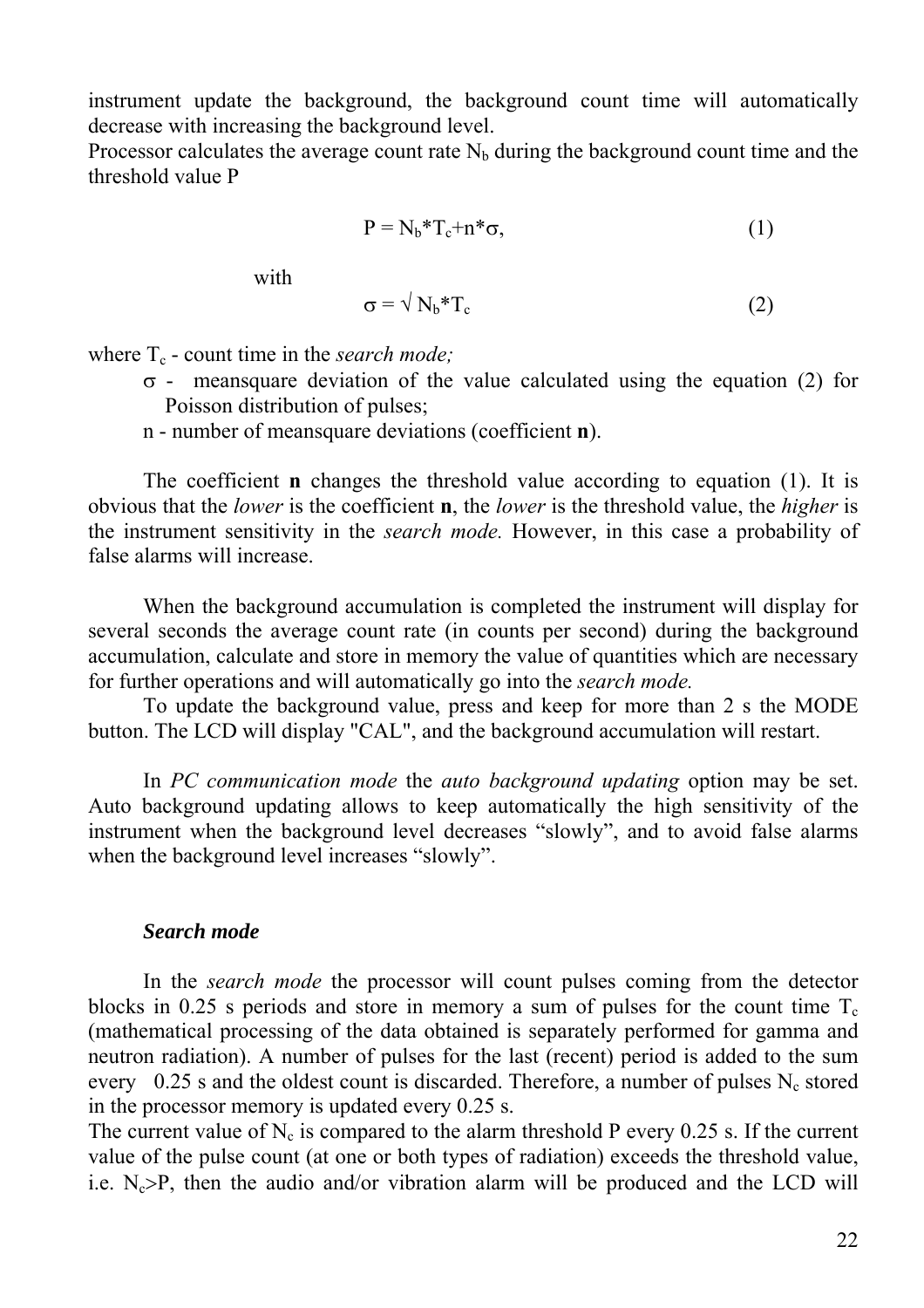display the radiation danger sign. The rate at which audio tone repeats will increase, when an excess of  $N_c$  over P becomes more important, i.e. when the ratemeter comes closer to a gamma radiation source. If the threshold exceed is found at neutron radiation detection or at both gamma and neutron radiation detection the different sound alarms are produced.

When the audio alarm device is turned ON, the audible signals are produced. When the vibration alarm device is turned ON, the mechanical vibration is produced (the device case vibrates). In the *search mode* the LCD will indicate the current average count rate in counts per second.

#### *Dose rate mode*

While in the *dose rate mode* the PM1703GN indicates the dose equivalent rate (DER) of photon radiation  $H^*(10)$  at  $^{137}Cs$  in collimated radiation. The LCD will display the dose rate value (DER) in µSv/h, which is calculated according to formula

DER = Nc / (K x Tc), (3),

where Nc - total number of pulses during count time;

Tc - count time;

K - detector sensitivity (is set by the manufacturer during its adjustment in the process of production or when the detector unit is changed).

#### *Set mode*

While in the *set mode* the user may perform the following operations:

- to check the preset value of the coefficient **n** for gamma radiation detection (a number of mean-square deviations) or to set the new one; a range of the coefficient **n** settings is from 1 to 9.9 in a step of 0.1;

- to check the current status of the audio and vibration alarm devices or to change it (to turn ON or OFF) if changing is enabled in the *PC communication mode*.

The instrument will go into this mode after the MODE button is pressed and kept for more than 4 s.

The *PC communication mode* was described in the section "*Additional operating instruction to the advanced user".*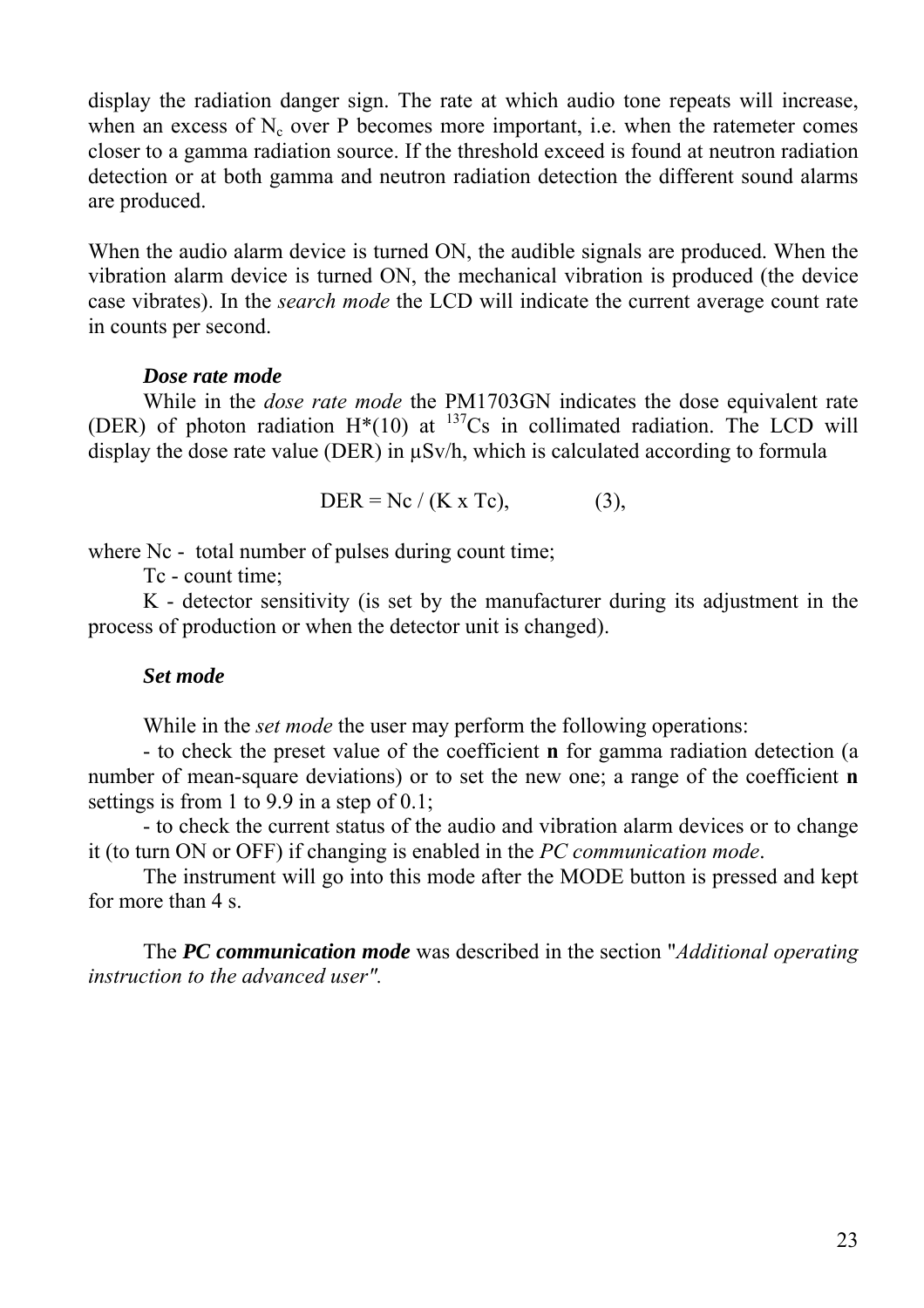#### **8 PERFORMANCE EVALUATION**

The evaluation of the instrument performance includes the check-up of the following:

- the dose rate range and accuracy of dose rate measurements (at collimated  $137$ Cs radiation),
- the instrument sensitivity in the *search* mode (at  $137Cs$  for gamma radiation and Pu-α-Be for neutron radiation)

This evaluation is performed under the normal conditions stated below.

| <b>Influenced quantity</b> | <b>Range of values</b>                            |
|----------------------------|---------------------------------------------------|
| Temperature                | 20 °C ( $\pm$ 5 °C)                               |
| Atmospheric pressure       | 101.3 kPa $(+5.5 \text{ kPa}; -15.3 \text{ kPa})$ |
| Relative humidity          | 60 % (+20 %; -30 %)                               |
| Gamma radiation background | no more than 20 $\mu$ Sv/h                        |

*In process of evaluation your site regulations for work with radioactive materials and other radiation sources, as well as the Standards of radiation safety should be followed.* 

The dosimetric verification equipment with the source of  $137Cs$  is to be used for checking. The equipment should be verified and the source should be certified.

#### **Check-up of the dose rate range and accuracy of dose rate measurements**

Turn the instrument ON, turn the audio and vibration alarm devices OFF and switch the instrument to the *dose rate mode*.

Place the instrument into the dosimetric verification equipment with the  $137Cs$  source so that the calibration direction is coincident with the radiation field axis passing through the geometrical center of the detector. After that in no less than 120 s read three dose rate values at the background in 15 s and calculate the average background value  $\cdot$ 

$$
H_b = \frac{1}{3} \sum_{i=1}^{3} H_{bi}
$$

Place the instrument in the point coinciding with the geometrical center of the detector and having the conventional true value of the dose rate  $H_t = 0.8 \mu Sv/h$  and irradiate the instrument. In no less than 120 s after irradiation read three dose rate values in 15 s and calculate the average background value

$$
\dot{H}_j = \frac{1}{3} \sum_{i=1}^3 H_{ji}
$$

Repeat the above procedures for the conventional true of the dose rate of 8.0 µSv/h and 30.0 µSv/h.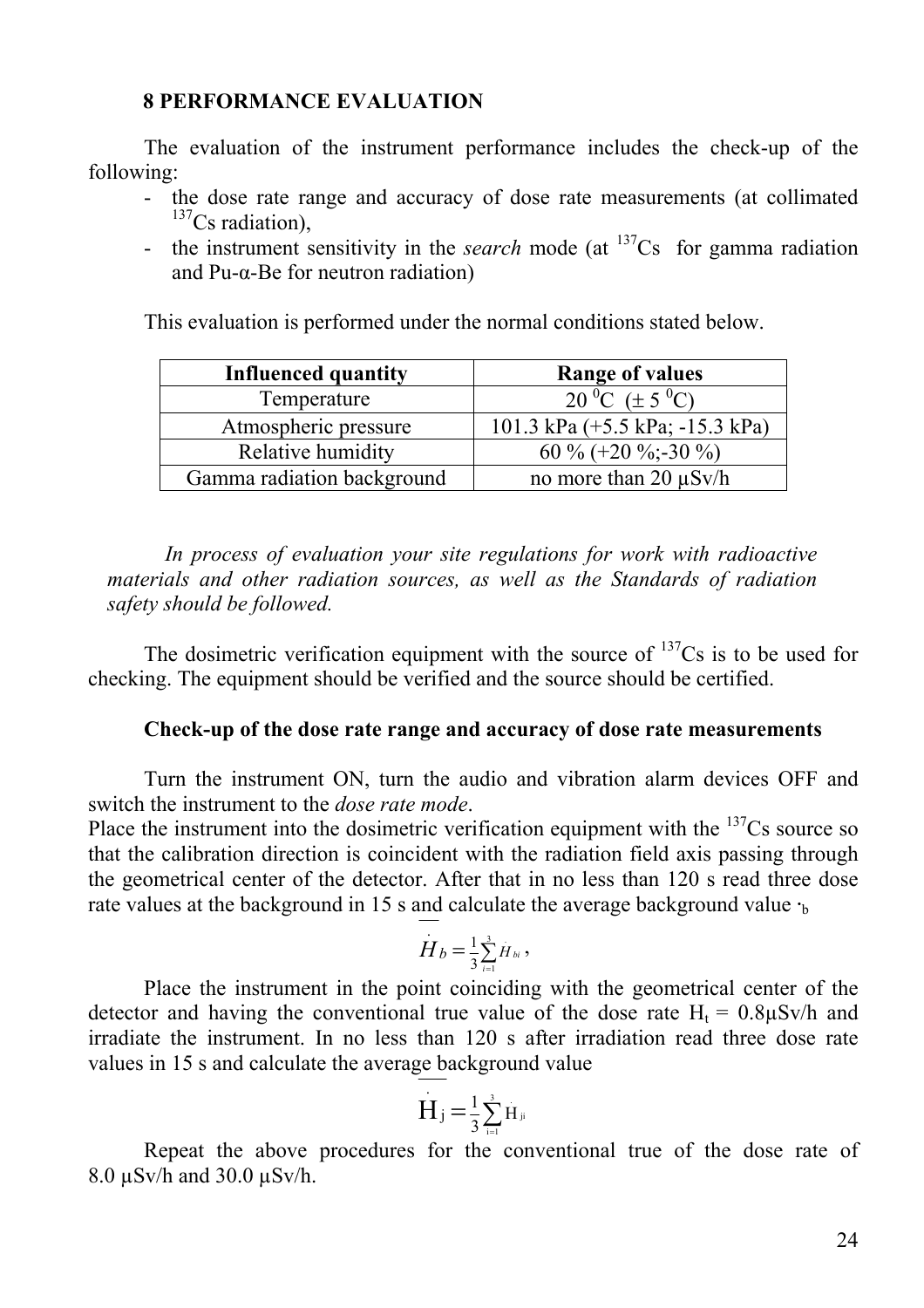Check if the found values are in the following range

$$
\dot{\ }_{oj}-0.3\ \dot{\ }_{oj}\leq (\cdot_j-\cdot_b)\leq \dot{\ }_{oj}+0.3\cdot \dot{\ }_{oj.}
$$

The results of check-up are considered to be satisfactory if the relative error of indication is in the range from -30  $\%$  to +30  $\%$ .

#### **Check-up of the instrument sensitivity.**

#### **Check-up of the instrument sensitivity to gamma radiation.**

Turn the instrument ON, turn the audio and vibration alarm devices OFF and switch the instrument to the *search mode*. Place the instrument into the dosimetric verification equipment as described above.

When the instrument is in the *search* mode no less than 120 s read three count rate values of the background (in cps)  $N_{\text{bi}}$  in 15 s. Calculate the average background value  $N_{b}$ 

$$
\overline{\bf N}_{\scriptscriptstyle{\rm b}}\!=\!\tfrac{1}{3}\!\sum_{\scriptscriptstyle{\rm i=1}}^{\scriptscriptstyle{3}} {\bf N}_{\scriptscriptstyle{\rm bi}}
$$

Place the instrument in the point coinciding with the geometrical center of the detector and having the conventional true value of the dose rate at  $^{137}Cs$  $C_{\text{o}i} = 0.8 \text{ }\mu\text{Sv/h}$ . Irradiate the instrument. In 120 s after the irradiation read three count rate values (in cps) in 15 s and calculate the average value Nc

$$
\overline{\mathbf{N}}_{\scriptscriptstyle \rm c}\!=\!\tfrac{1}{3}\! \sum_{\scriptscriptstyle \rm i=1}^{\scriptscriptstyle 3}\mathbf{N}_{\scriptscriptstyle \rm ci}
$$

Calculate the instrument sensitivity ξ

$$
\xi\!=\!\frac{\overline{N_{\scriptscriptstyle \mathrm{c}}}\!-\!\overline{N_{\scriptscriptstyle \mathrm{b}}}}{\dot{H}_{\scriptscriptstyle \mathrm{oj}}}.
$$

Repeat the above procedures for the conventional true of the dose rate of 8.0 µSv/h and 30.0 µSv/h.

The results of check-up are considered to be satisfactory if the sensitivity is no less than 100 s  $^{-1}$ / $\mu$ Sv/h at  $^{137}$ Cs.

#### **Check-up of the instrument sensitivity to neutron detection** (fast neutrons)

The check-up procedure is performed using the special verification equipment with the Pu- $\alpha$ -Be source by direct measuring.

Turn the instrument ON and switch to the *search* mode.

Place the instrument on a special movable carriage of the verification equipment so that the geometrical center of neutron detector is situated on the symmetric axis of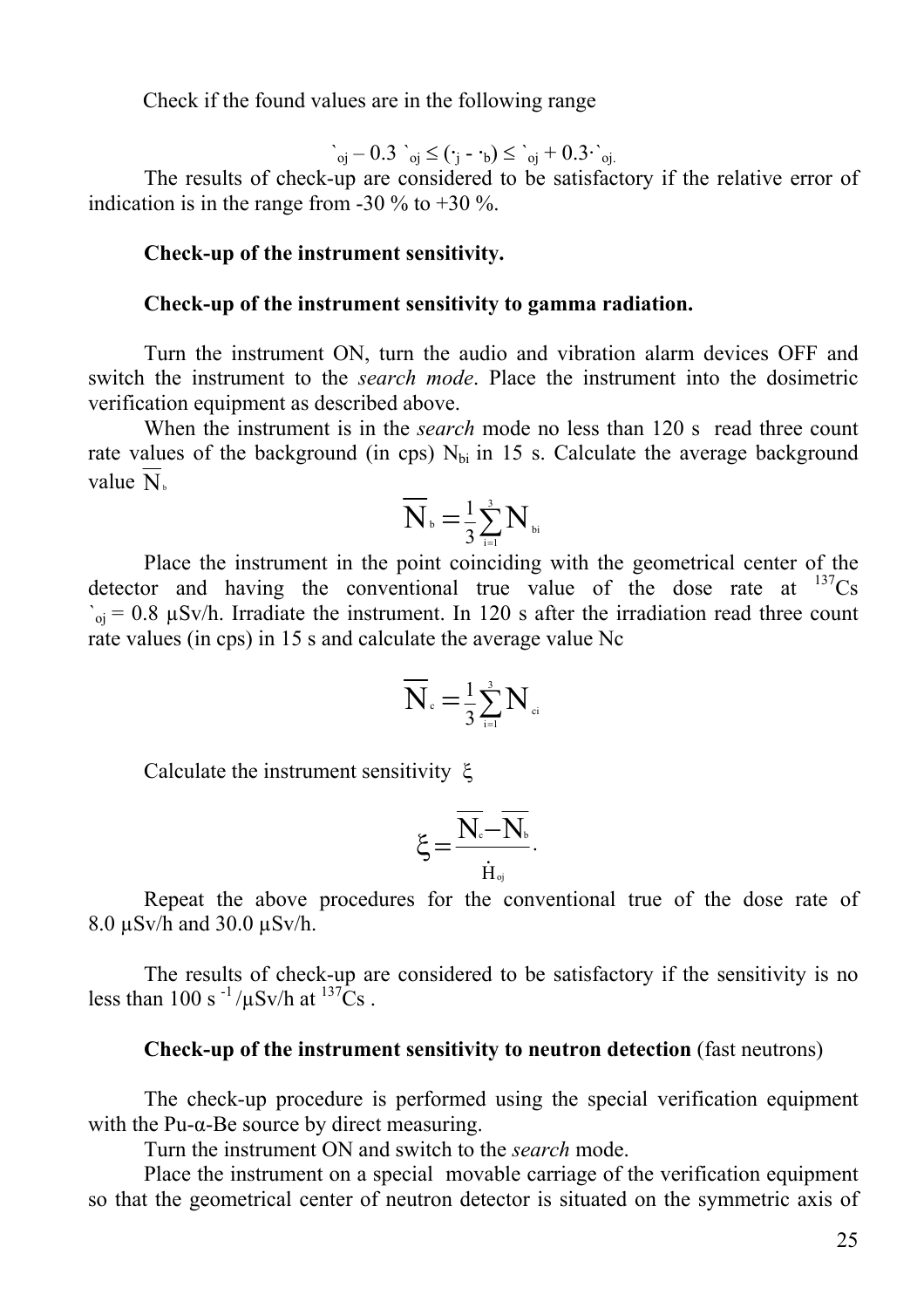collimated neutron radiation with the precision  $\pm$  5 mm and the instrument front side is directed to the neutron radiation source.

*Note - When check the instrument the geometrical center of the neutron detector is considered to be the effective center.* 

To cover the instrument with the cadmium shields by the thickness of 0.1 mm from all the sides. In the point of the geometrical center of the detector create a density **φ** of neutrons so to achieve the instruments readings from 0.5 to 0.8 of the final count rate range, that is 50-80 s<sup>-1</sup>, then irradiate the instrument.

In no less than 60 s after irradiation read three instrument's indications in 15 s and calculate the average value  $N_m$ 

$$
N_{\scriptscriptstyle \text{m}}\!=\!\frac{\sum\limits_{\scriptscriptstyle i=1}^{\scriptscriptstyle 3}\!N_{\scriptscriptstyle i}}{3}\cdot
$$

Place the shield in the form of a cone between the instrument and the source, irradiate the instrument.

In no less than 60 s after irradiation read three instruments indications in 15 s and calculate the average value  $N_{mk}$ 

$$
N_{\scriptscriptstyle \text{mk}}\!=\!\frac{\sum\limits_{\scriptscriptstyle i=1}^{\scriptscriptstyle 3}\!N_{\scriptscriptstyle i}}{3}\cdot
$$

Calculate the instrument sensitivity

$$
\xi = \frac{(N_m - N_{mk}) \cdot B}{\varphi},
$$

where B - the coefficient reflecting the influence of the diffused neutron radiation on the instrument readings (preset when the equipment is verified).

The results of checking are considered to be satisfactory if the sensitivity is no less than 0.05 counts sm<sup>2</sup>/neutron at Pu- $\alpha$ -Be.

*No t e - At a higher temperate the instrument sensitivity may be by 40 % less than the sensitivity at a normal conditions.*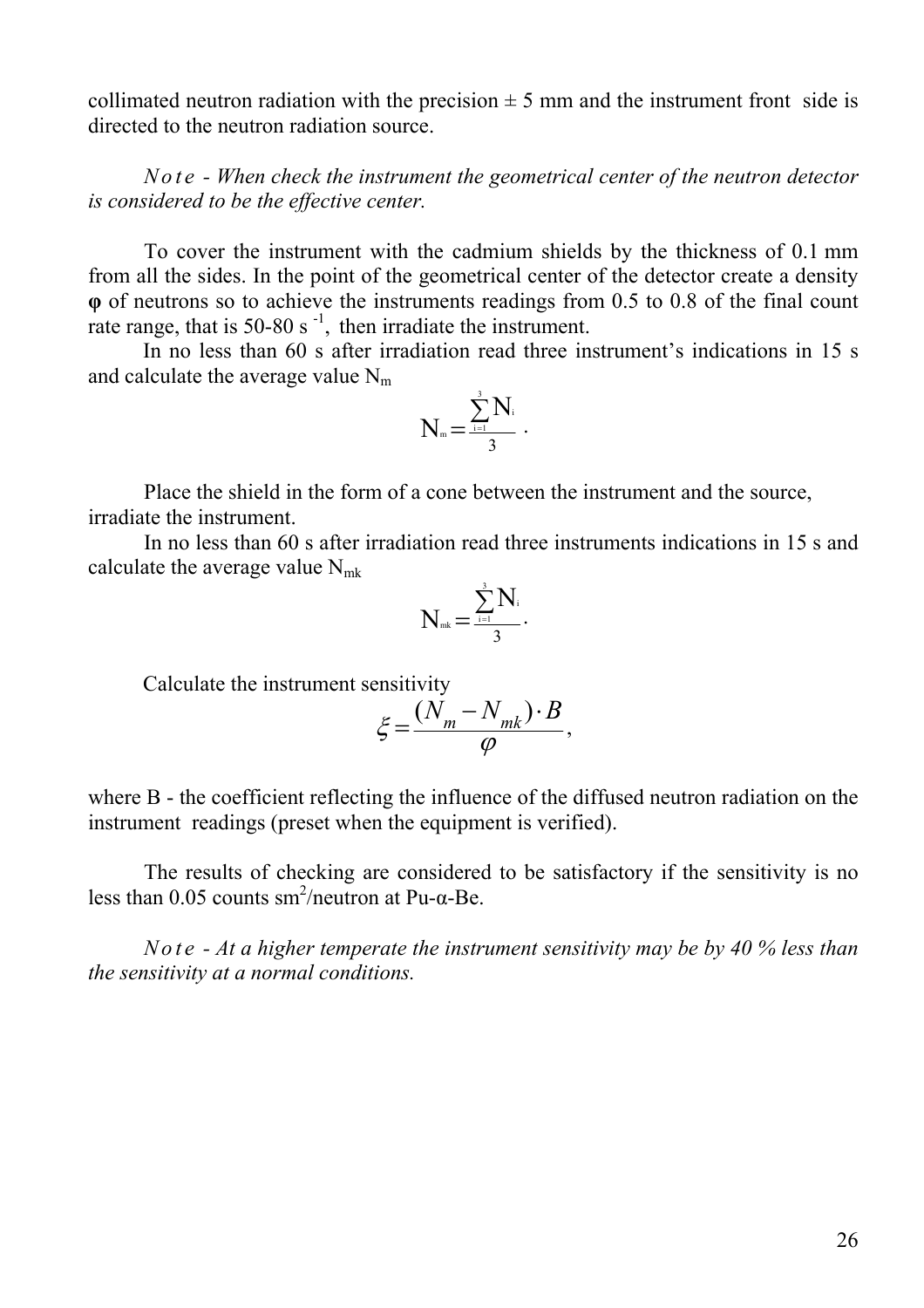#### **9 MAINTENANCE**

Maintenance of the instrument involves preventive treatment, battery replacement and regular check up of the ratemeter operation (as described in the section 5.1).

The preventive treatment involves external examination of the instrument, dust removing and deactivation in the case of the radioactive contamination. Deactivation of the case is done with a tissue impregnated with ethyl alcohol.

To replace a battery:

- turn the instrument OFF;

- remove a lid 10 (Fig. 1) of the battery compartment using a screwdriver, or coin;

- remove an exhausted battery and insert the new one into the compartment observing the polarity symbols ("+" of the battery should be faced inwards of the unit);

- close the battery compartment with the lid.

When the battery is replaced, the LCD will display all segments and the instrument will go into the *self-test mode* (see section 5.1).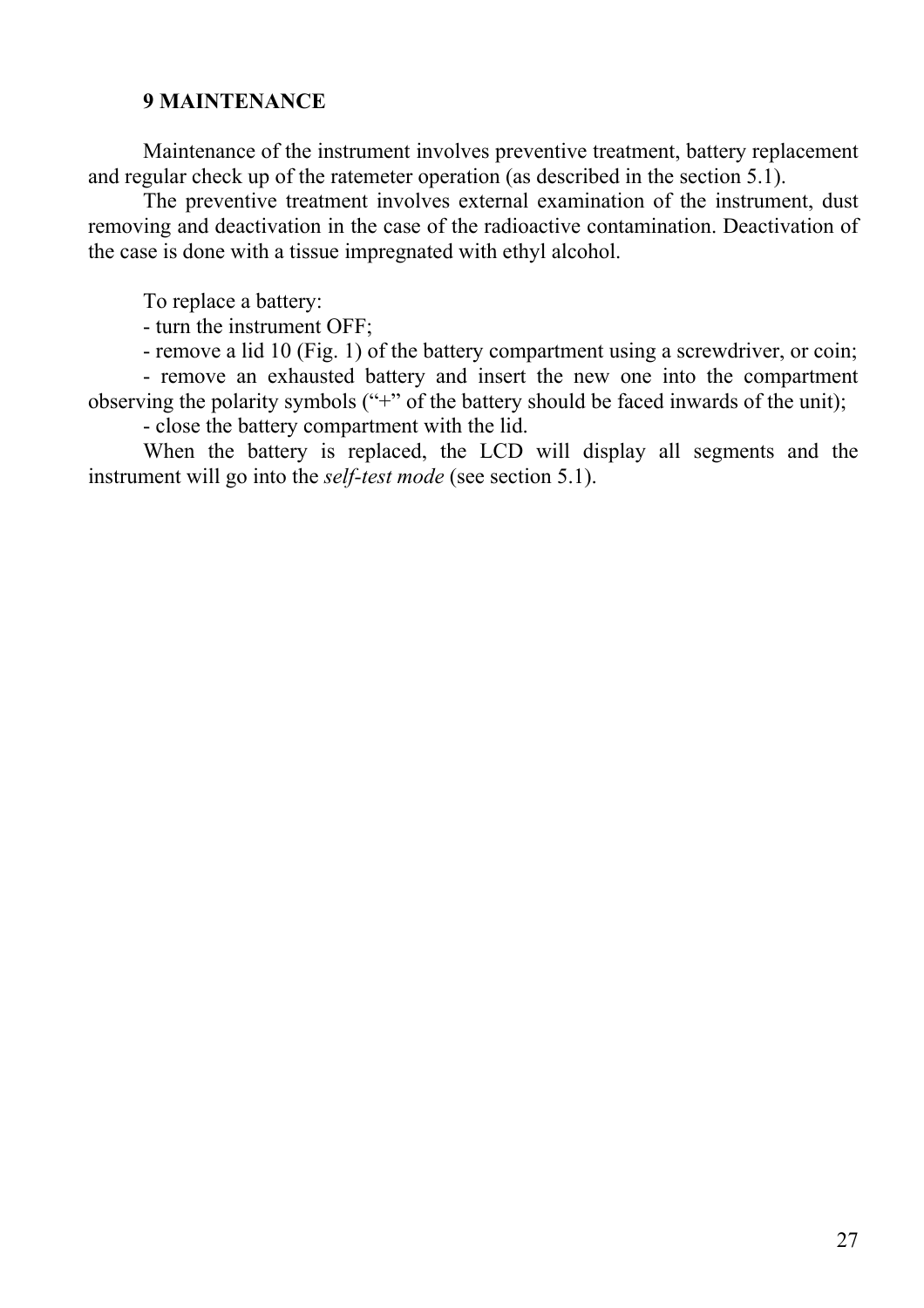# **10 TROUBLESHOOTING**

| Problem                 | <b>Possible cause</b>       | <b>Solution</b>            |
|-------------------------|-----------------------------|----------------------------|
| In any mode the LCD     | 1<br>radiation<br>Gamma     | The instrument needs       |
| displays "00" or "E01"  | detector block failure      | repair. Send the unit to   |
|                         | 2 Processing block failure  | the nearest service center |
| In any mode the LCD     | radiation<br>Gamma<br>1     | $1, 2$ - The instrument    |
| displays "- $OL$ -"     | detector block failure      | needs repair. Send the     |
|                         | 2 Processing block failure  | unit to the nearest        |
|                         | A gamma radiation<br>3      | service center.            |
|                         | source close to the unit    | 3 - Remove the source      |
| audio<br>The<br>and/or  | 1. Device is turned OFF.    | 1- Turn the device ON.     |
| vibration alarm devices | 2. Device is not operative. | 2 - The instrument needs   |
| are not operating       |                             | repair. Send the unit to   |
|                         |                             | the nearest service center |
| The LCD displays the    | <b>Exhausted battery</b>    | Replace the battery (see   |
| discharge<br>battery    |                             | section $9)$               |
| warning sign            |                             |                            |
| In any mode the LCD     | Neutron radiation detector  | The instrument needs       |
| displays "E02"          | block failure               | repair. Send the unit to   |
|                         |                             | the nearest service center |
| The device<br>does not  | Neutron radiation detector  | The instrument needs       |
| exit the self-test mode | block failure               | repair. Send the unit to   |
|                         |                             | the nearest service center |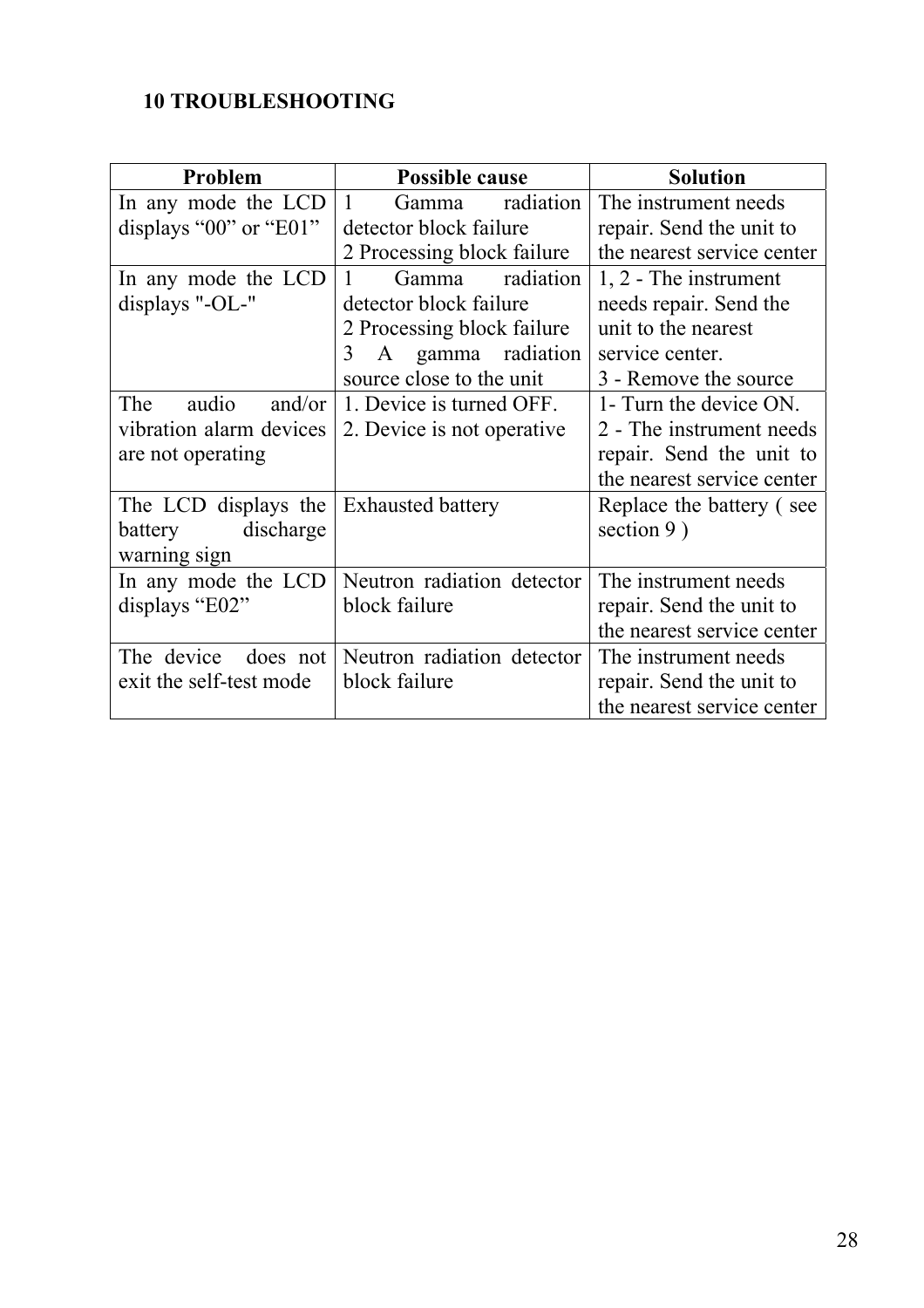## **11 STORAGE AND SHIPPING**

#### **Storage**

Ratemeters are to be stored in the manufacture's package at the air temperature from -15 °C to +50 °C and humidity up to 95 % at a temperature of +35 °C. The storage time should not exceed the lifetime of the ratemeter, that is 8 years.

Ratemeters without package are to be stored at the air temperature from 10<sup>o</sup>C to 35°C and humidity of 80 % at a temperature of 25 °C. The storage place should be free of dust, vapors of strong chemicals that may cause corrosion.

### **Shipping**

Ratemeters in package may be shipped by any kinds of transport at the air temperature from - 50  $\degree$ C to +50  $\degree$ C.

Ratemeters in package should be fastened in a vehicle. They must be arranged and fastened in transport so as to ensure their stable position and to avoid possibility of shocks against each other and the walls of a vehicle as well.

When carried by sea, ratemeters in package should be placed in hermetic plastic bags with silicagel.

When carried by air, the ratemeters in package should be placed in hermetic compartments.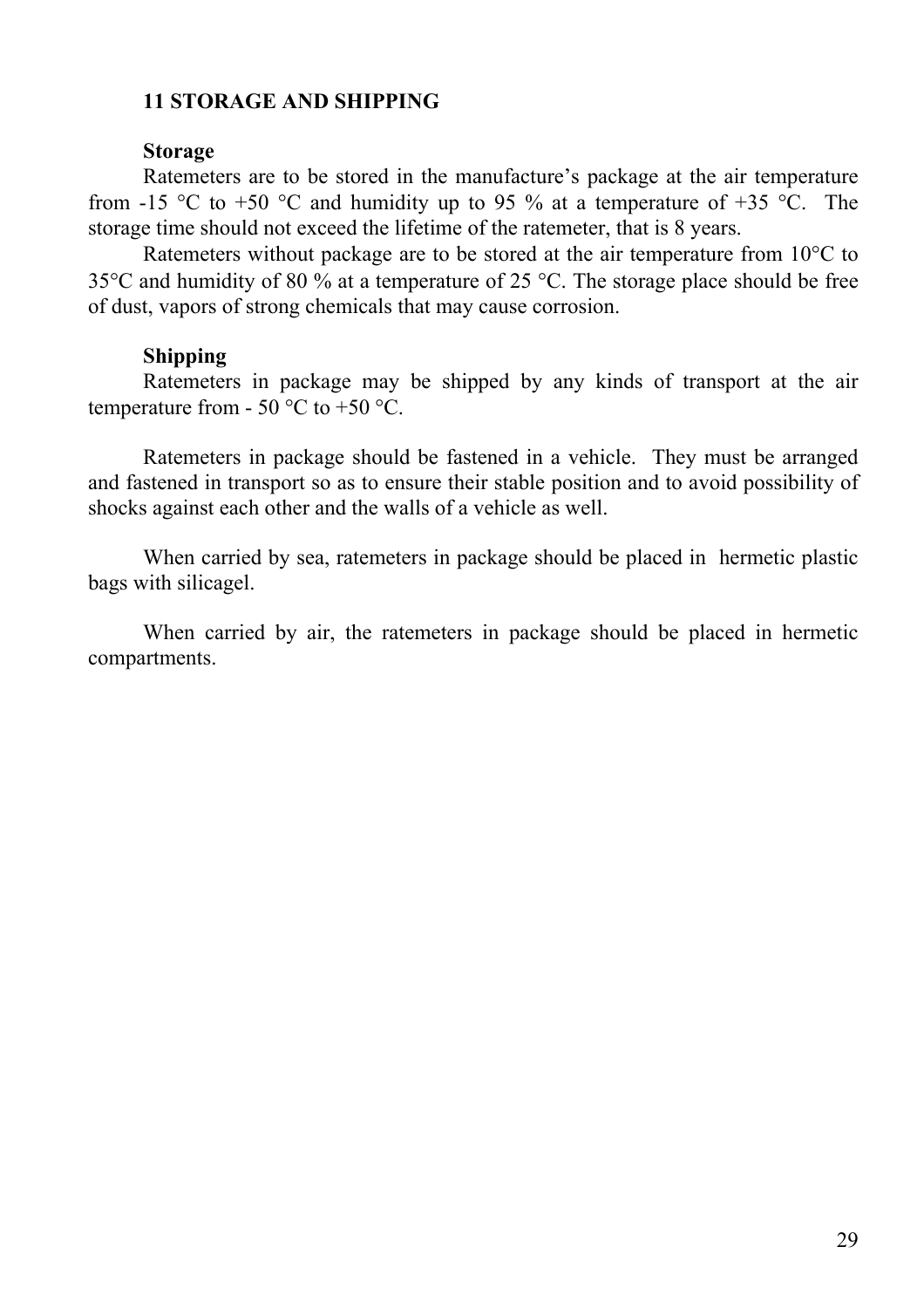### **12 WARRANTY**

The manufacturer warrants this ratemeter to meet specifications provided that the user observes the guidelines of the ratemeter operation, shipping and storage described in the operating manual.

The warranty period is 18 months since the date of sale.

The warranty storage period is 6 months since the date of the ratemeter acceptance by the quality control department officer. Warranty and after-warranty repairs are carried out by the manufacturer or by a company authorized by the manufacturer. Warranty does not cover ratemeter:

- which warranty period is expired if the ratemeter was purchased by the user within the limits of the warranty storage period;

- which were subjected to the user's service (the evidence of opening the device);

-with mechanical damages, if the requirements of operation and storage were not satisfied;

- without an operating manual.

The warranty period is prolonged for a period of warranty repair.

Warranty does not cover batteries. The battery replacement is not considered as the warranty repair.